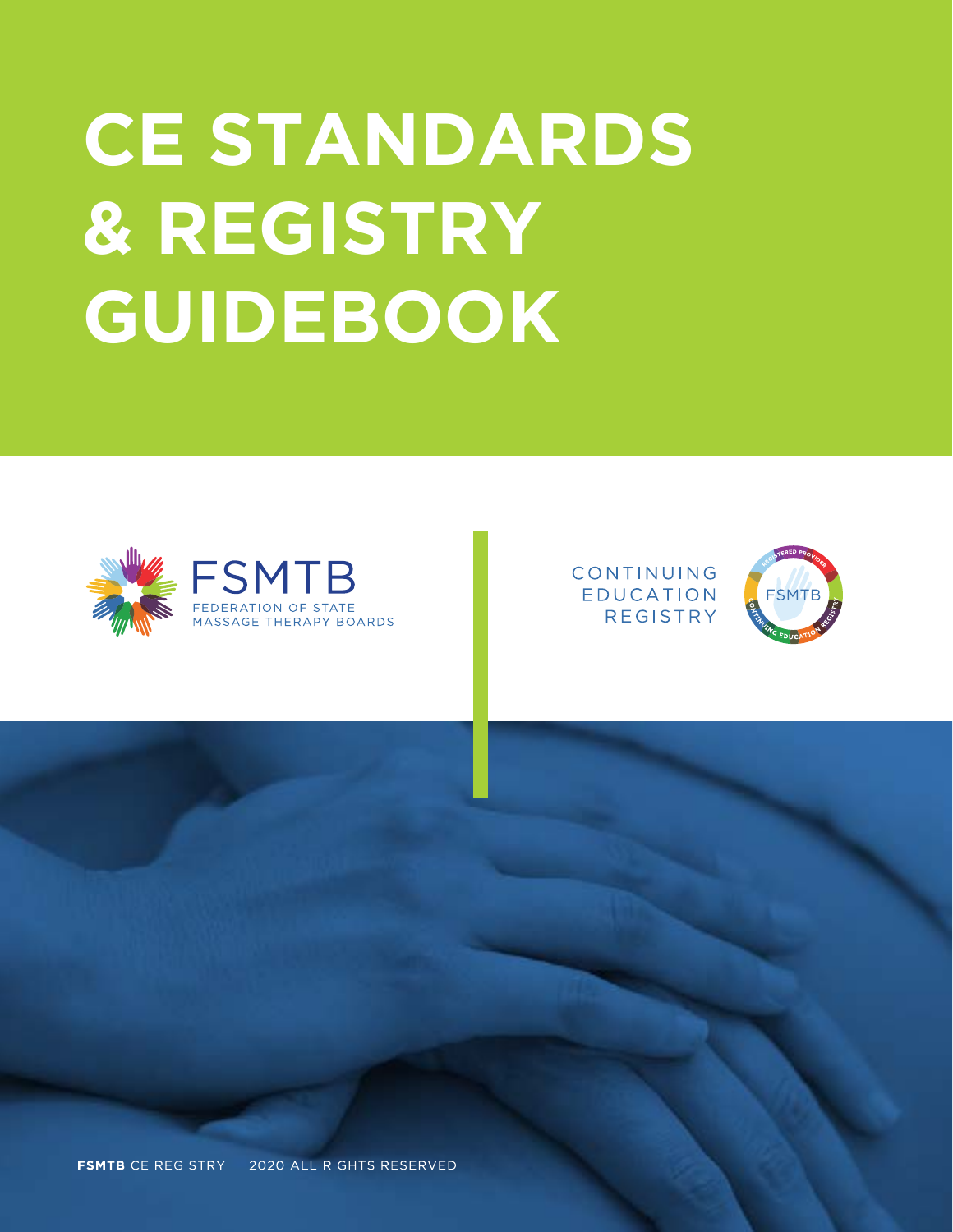# **TABLE OF CONTENTS**

| Introduction                                                           | 4  |
|------------------------------------------------------------------------|----|
| <b>Professional Competence</b>                                         | 4  |
| <b>The Regulatory Role</b>                                             | 5  |
| <b>Development of FSMTB</b><br><b>Continuing Education Standards</b>   | 6  |
| <b>Licensed Therapists</b>                                             | 6  |
| <b>State Licensing Boards</b>                                          | 6  |
| <b>CE Providers</b>                                                    | 6  |
| <b>FSMTB License Renewal</b><br><b>Committee Mission</b>               | 7  |
| <b>Registration Overview</b>                                           | 9  |
| <b>Provisional Provider</b>                                            | 10 |
| <b>Use of FSMTB Registered</b><br><b>Provider Language</b>             | 11 |
| Icons                                                                  | 11 |
| <b>Provider Responsibilities for</b><br><b>Continued Participation</b> | 12 |
| <b>Required Documents</b>                                              | 13 |
| <b>Registry Account Owner</b>                                          | 14 |
| Change of Information or<br><b>Contact Person</b>                      | 14 |
| <b>Refund Policy</b>                                                   | 14 |
| <b>Right of Refusal</b>                                                | 14 |
| <b>Awarding Credit for Renewal</b>                                     | 15 |
| <b>Certificates</b>                                                    | 15 |
| <b>Privacy Statement</b>                                               | 16 |
| <b>Course Inactivation</b>                                             | 16 |
| <b>Course Renewal</b>                                                  | 16 |
| <b>Disclaimers</b>                                                     | 16 |
| <b>Course Evaluations</b>                                              | 16 |

| <b>Complaint Submission</b>         |    |  |
|-------------------------------------|----|--|
| <b>Right to Take Adverse Action</b> | 16 |  |
| <b>Foreign Provider Policy</b>      | 16 |  |
| <b>FSMTB CE Standards</b>           | 18 |  |
| <b>Standard 1: Administration</b>   | 18 |  |
| <b>Standard 2: Disclosure</b>       | 18 |  |
| <b>Standard 3: Content</b>          | 19 |  |
| <b>Standard 4: Assessment</b>       | 19 |  |
| <b>Standard 5: Instructor</b>       | 19 |  |
| <b>Rationale and Guidelines</b>     | 20 |  |
| <b>Standard 1: Administration</b>   | 20 |  |
| <b>Standard 2: Disclosure</b>       | 22 |  |
| <b>Standard 3: Content</b>          | 23 |  |
| <b>Standard 4: Assessment</b>       | 24 |  |
| <b>Standard 5: Instructor</b>       | 24 |  |
| <b>Course Category Policy</b>       | 26 |  |
| <b>Distance Education Policy</b>    |    |  |
| <b>Terms and Conditions</b>         |    |  |
| Glossary                            |    |  |

*For the purpose of this Guidebook, a massage/bodywork/somatic therapist/practitioner is defined as an expert who uses massage, bodywork or somatic practices to promote, maintain or restore health and wellness. Whenever the term "Massage Therapist" is used in this document, it encompasses bodywork and somatic practitioners.*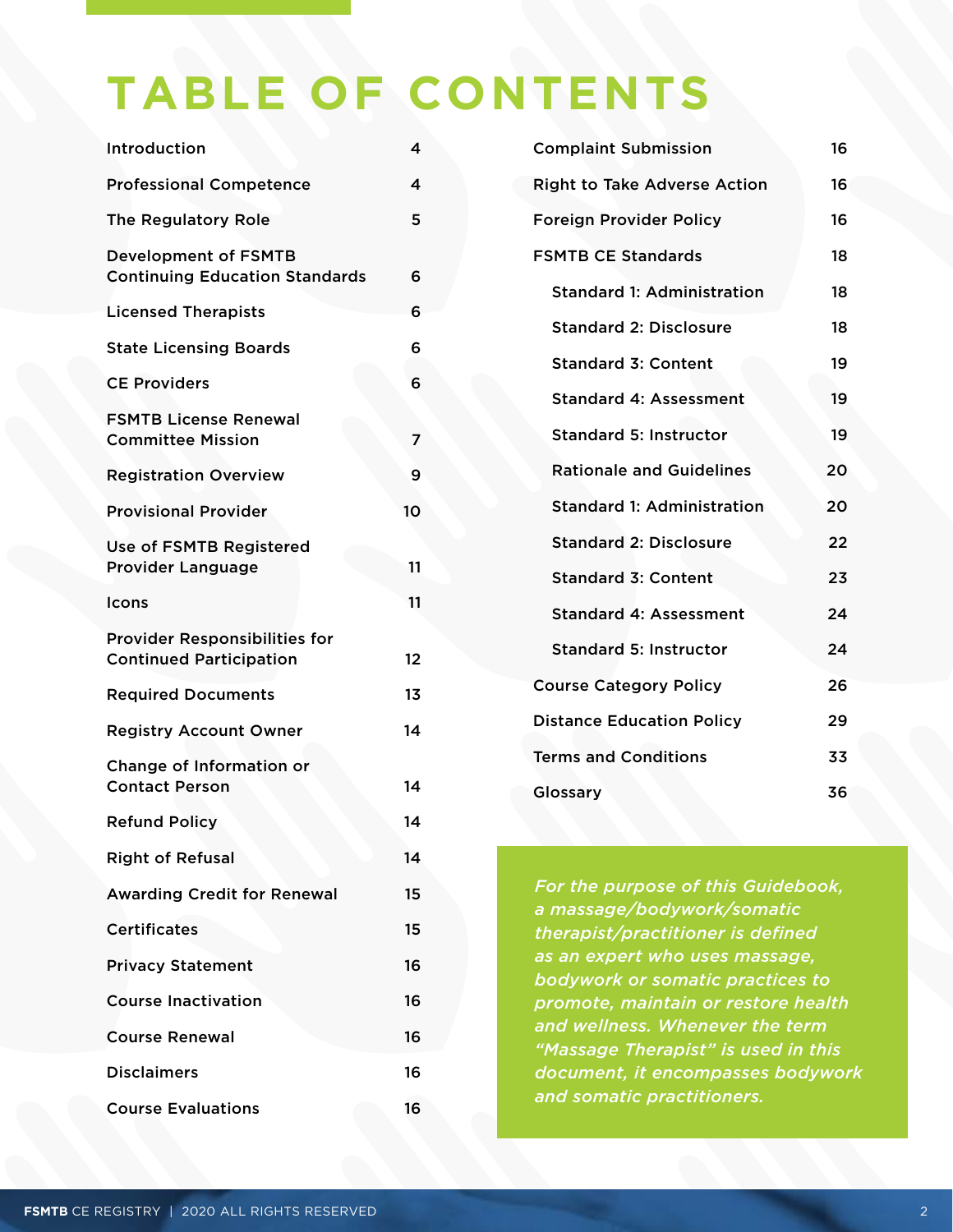# INTRODUCTION

## **CE STANDARDS** & REGISTRY **GUIDEBOOK**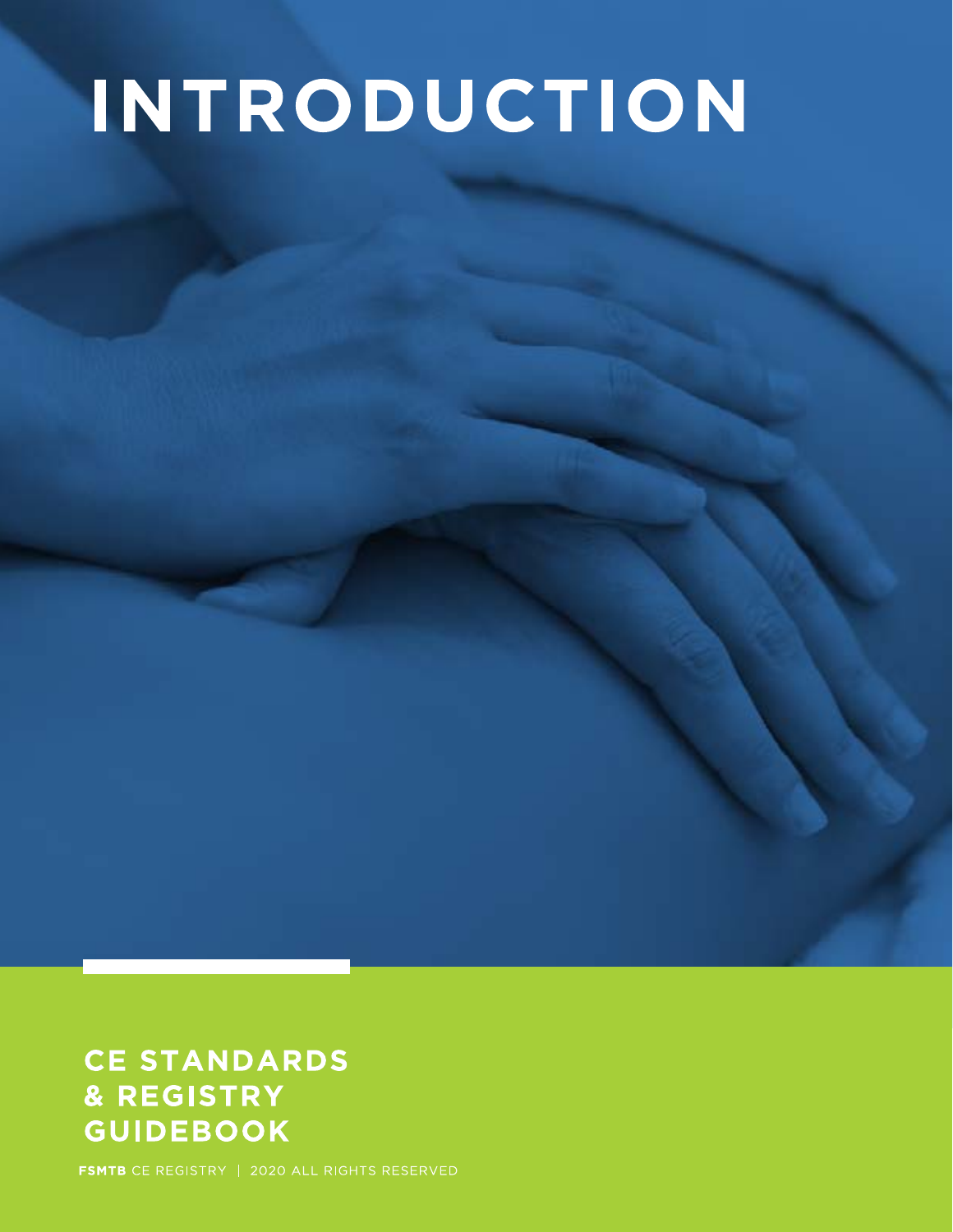## <span id="page-3-0"></span>**INTRODUCTION**

The Federation of State Massage Therapy Boards (FSMTB) is pleased to present the CE Registry Continuing Education Standards and Guidebook. The CE Registry represents the culmination of one aspect of an initiative that was set in motion with the inception of the FSMTB to facilitate licensure portability through simplification of regulation and provision of uniform standards.

The intent of this Guidebook is to provide a comprehensive resource to CE Registry Providers. The national CE Standards are based on the collective wisdom of the massage therapy regulatory community in the United States. As set forth in its mission, vision and values statements, FSMTB promotes uniformity where appropriate and the CE Registry is intended to enhance this mission.

The FSMTB Board of Directors and membership convey a special thanks to the volunteers from the massage and bodywork profession and the regulatory committee who provided countless hours of their time and expertise to the development of this program. Their contributions cannot be overstated and their efforts are gratefully acknowledged and recognized.

## **PROFESSIONAL COMPETENCE**

The public has a right to expect competence throughout massage and bodywork therapists' careers. Regulating professional education is a necessary part of ensuring professionalism and protecting the public, and regulators normally require licensees to complete a certain amount of education each licensing period to meet minimum standards. Continuing Education enables massage and bodywork professionals to keep their knowledge and skills up-to-date, with the ultimate goal of improving performance and client outcomes.

For emerging and seasoned professionals alike, competence and the maintenance of competence of therapists are vitally important to public safety. At entry into

the profession, the level of competence is established through verification of education and entry-level assessment via the Massage & Bodywork Licensing Examination (MBLEx). To determine competence over time without periodic reassessment leaves doubt as to the ongoing effectiveness of the licensed professional.

Assurance of continuing competence is the shared responsibility of the regulatory community, professional associations, employers, educators and the massage and bodywork professionals who are individually responsible for maintaining their continuing competence.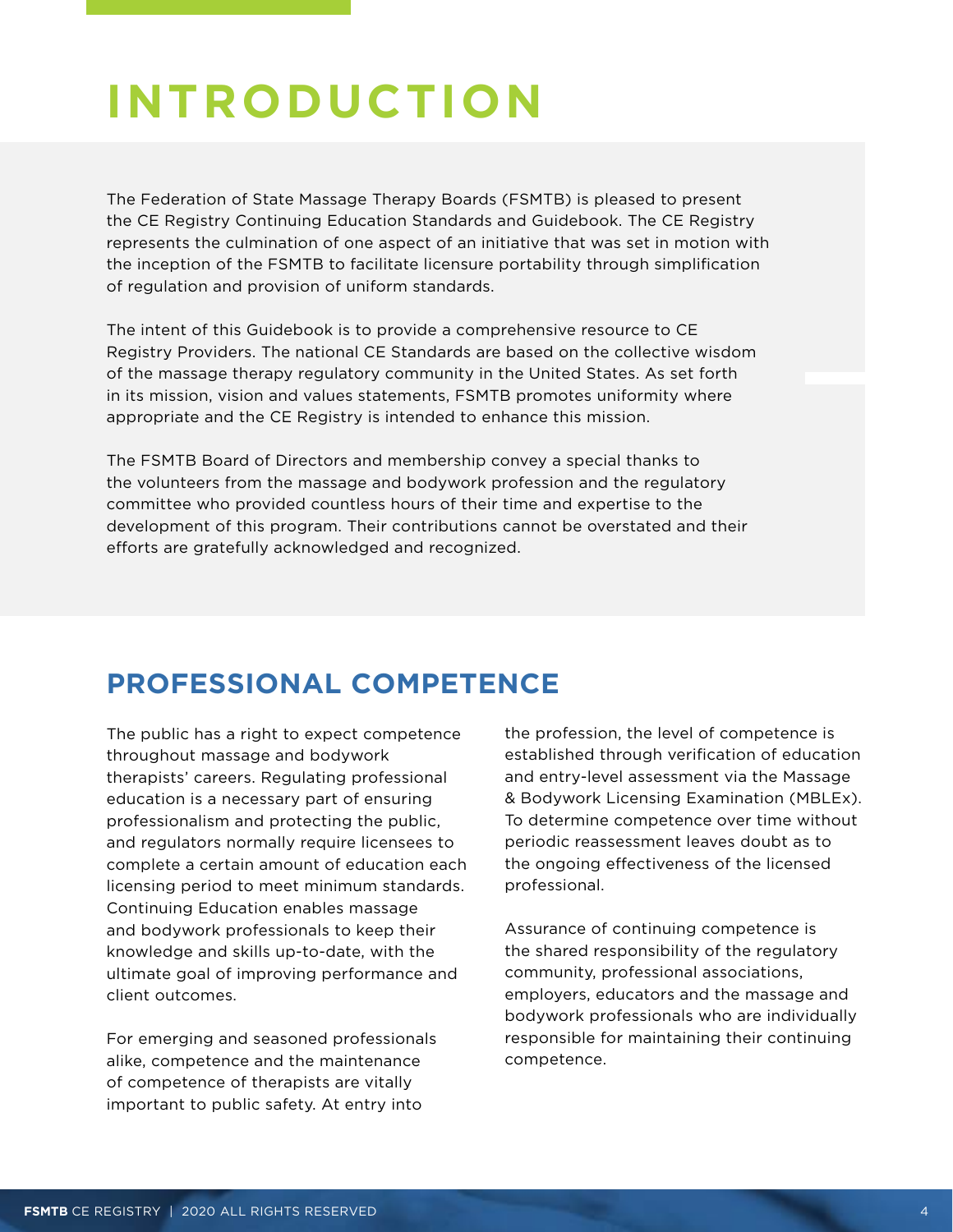## <span id="page-4-0"></span>**THE REGULATORY ROLE**

State licensing boards set minimum requirements to ensure public safety. It is not appropriate for the state to prevent the adequate therapist from working by setting standards that require excellence. Not everyone will excel.

The FSMTB provides education, services and guidance to the State Licensing Boards and Agencies in the United States and Territories. The mission of the FSMTB is to support its member boards in their work to ensure that the practice of massage therapy is provided to the public in a safe and effective manner.

A primary FSMTB goal is to support efforts among our member boards to establish compatible requirements and cooperative procedures for the legal regulation of massage and bodywork therapists, in order to facilitate professional mobility and simplify and standardize the licensing process. A key initiative in fulfilling this goal is to establish robust, fair and reasonable standardized requirements of quality for continuing education.

The FSMTB has taken steps to ensure a system that is streamlined, fair and manageable, honors legal/regulatory needs, and that delivers quality education to the licensed therapist seeking to refresh or enhance their professional competence. In essence, the system supports quality assurance by ensuring that the public is protected through strategic education of massage and bodywork professionals.

Licensed therapists are a crucial partner in supporting the regulatory community to ensure the integrity of the education it approves. This mutually beneficial relationship facilitates regulatory boards and agencies fulfilling their responsibilities for relevant, efficient, and effective oversight of professional education to protect the public interest.

While FSMTB undertakes the provision of services for our member boards and agencies, individual states will always have the ability to regulate their licensees as they deem appropriate. For states that opt to continue to independently evaluate instructors and courses, the FSMTB offers the recommended standards for adoption by the state.

#### **The FSMTB perspective on continuing education recognizes and respects that:**

- licensed therapists wish to maintain as much control as possible over their continuing education choices;
- the majority of continuing education providers have experience using best practices in education to develop and deliver quality courses for their students; and
- state licensing boards and agencies will always have the final determination regarding whether continuing education credit is granted to a licensee.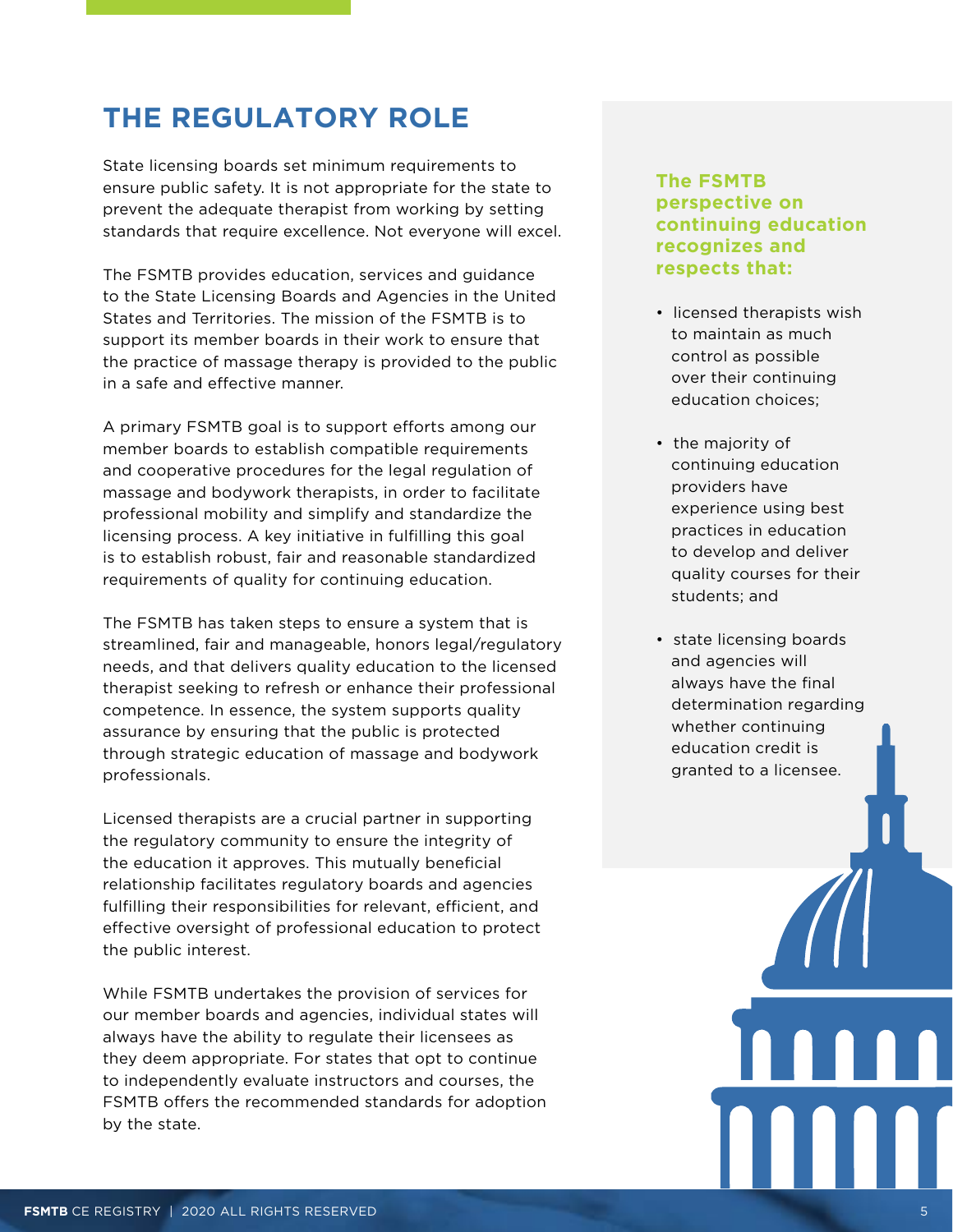## <span id="page-5-0"></span>**DEVELOPMENT OF FSMTB CONTINUING EDUCATION STANDARDS**

The Continuing Education Standards have been developed by massage therapy state licensing boards and agencies, through a process of inclusion and consensus, and adopted by the FSMTB. The hallmarks of this process ensured that the Standards were developed in a manner that was fair, accessible and responsive to the needs of the regulatory community, licensed professionals, and educators.

*The following key differentiators highlight the FSMTB approach to fair and reasonable regulation of continuing education that supports public protection, consumer rights and quality marketplace choice.*

#### **Licensed Therapists**

- Massage and bodywork professionals need a dependable basis for choosing among continuing education programs.
- Licensees will provide important feedback to facilitate performance improvement and provider accountability.
- Licensees may access a national database to search for continuing education courses.

#### **State Licensing Boards**

- FSMTB records CE Registry and course completion information in the Massage Therapy Licensing Database (MTLD), thus allowing state licensing boards to receive primary source verification of a licensee's completion of CE courses.
- The FSMTB program is governed, developed, delivered and monitored by the regulatory community resulting in reliable authority, consistent requirements, efficient administrative processes, and appropriate vetting.
- State massage boards make the final determination if courses and hours count for license renewal.

#### **CE Providers**

- The FSMTB accepts provider and course submissions in the CE Registry based upon selfreported compliance with the standards. Providers accepted into the CE Registry are held responsible for meeting or exceeding the standards.
- In the event of provider non-compliance, the FSMTB, if appropriate, will indicate areas for improvement to initiate corrective action prior to any restriction or revocation of the registration.
- Auditing occurs randomly throughout the process and 100% auditing occurs upon completion of courses via direct feedback from licensed therapists.

Following recommendations and input from the massage therapy regulatory community, licensed therapists, educators and professional associations, the member boards of the FSMTB voted to implement a program that provides reliable, unbiased, and appropriate vetting of continuing education providers and the courses offered to the consuming public, and to adopt the FSMTB Standards for Continuing Education. After careful deliberation and research by a broad spectrum of expert representatives of the FSMTB regulatory boards, the following Standards and policies were developed and adopted to fulfill this mandate.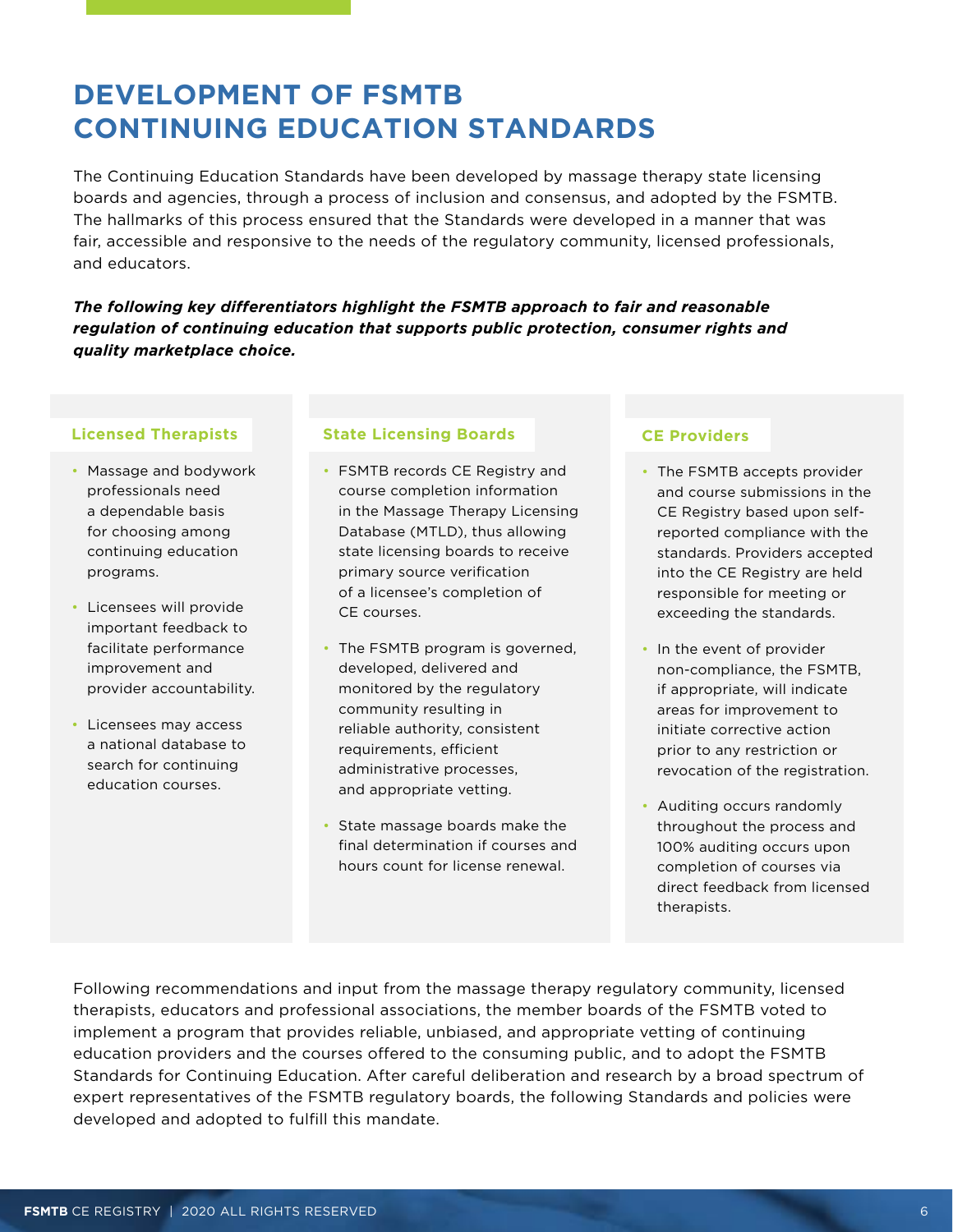## <span id="page-6-0"></span>**FSMTB LICENSE RENEWAL COMMITTEE MISSION**

The License Renewal Committee is the committee that oversees the development, delivery and maintenance of the CE Registry. Its members consist of massage therapy regulators from FSMTB member boards with experience in massage therapy education.

The License Renewal Committee (LRC) supports the mission of the FSMTB by creating services for assessing compliance with continuing education criteria and for use by member boards for making license renewal decisions.

#### **To fulfill this mission, the committee:**

- establishes standards for license renewal;
- vets/monitors CE courses;
- enforces compliance with CE Registry standards;
- registers CE providers; and
- performs any other related activity associated in the management and administration of CE Registry as determined by the Board of Directors.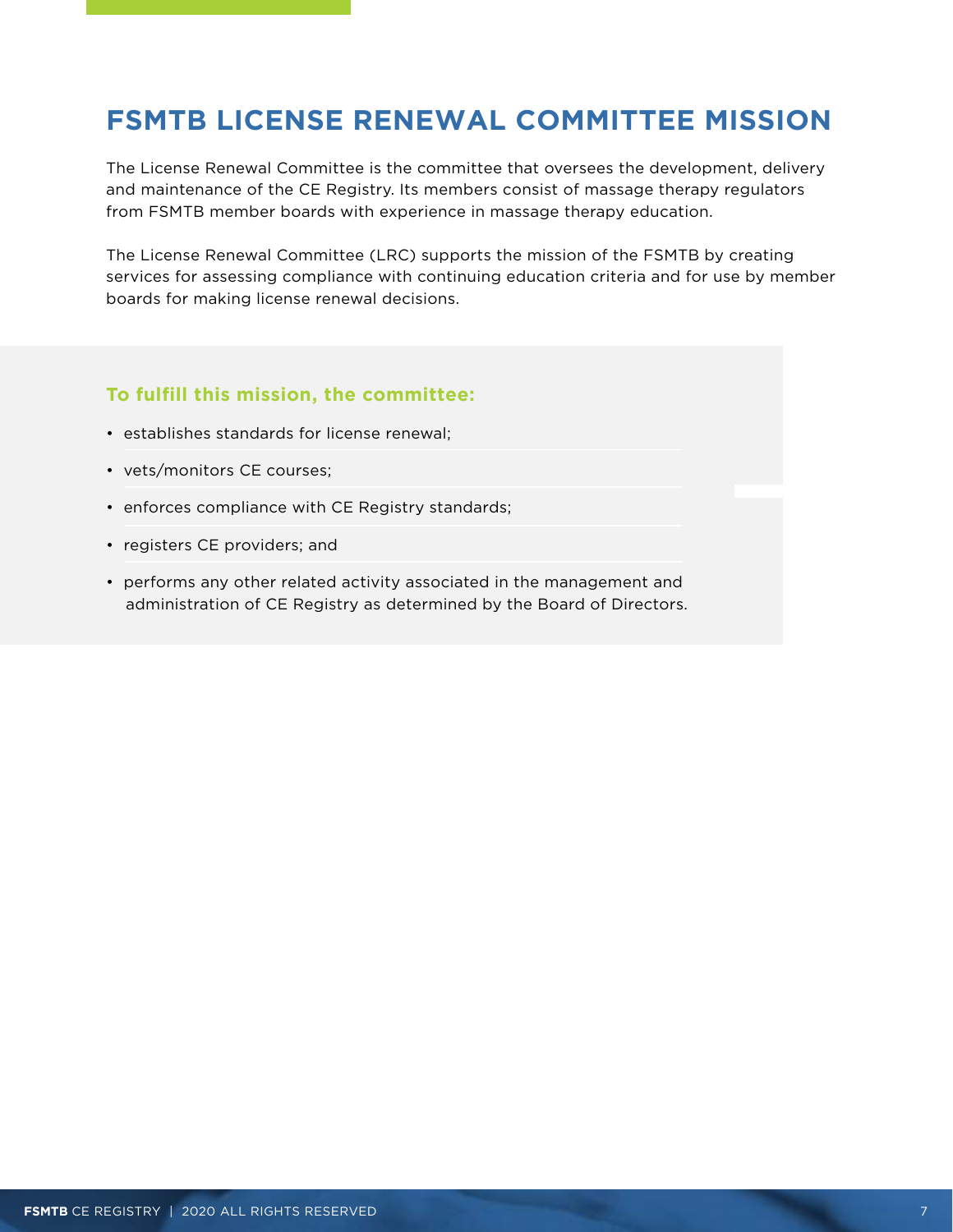# OVERVIEW

## **CE STANDARDS** & REGISTRY **GUIDEBOOK**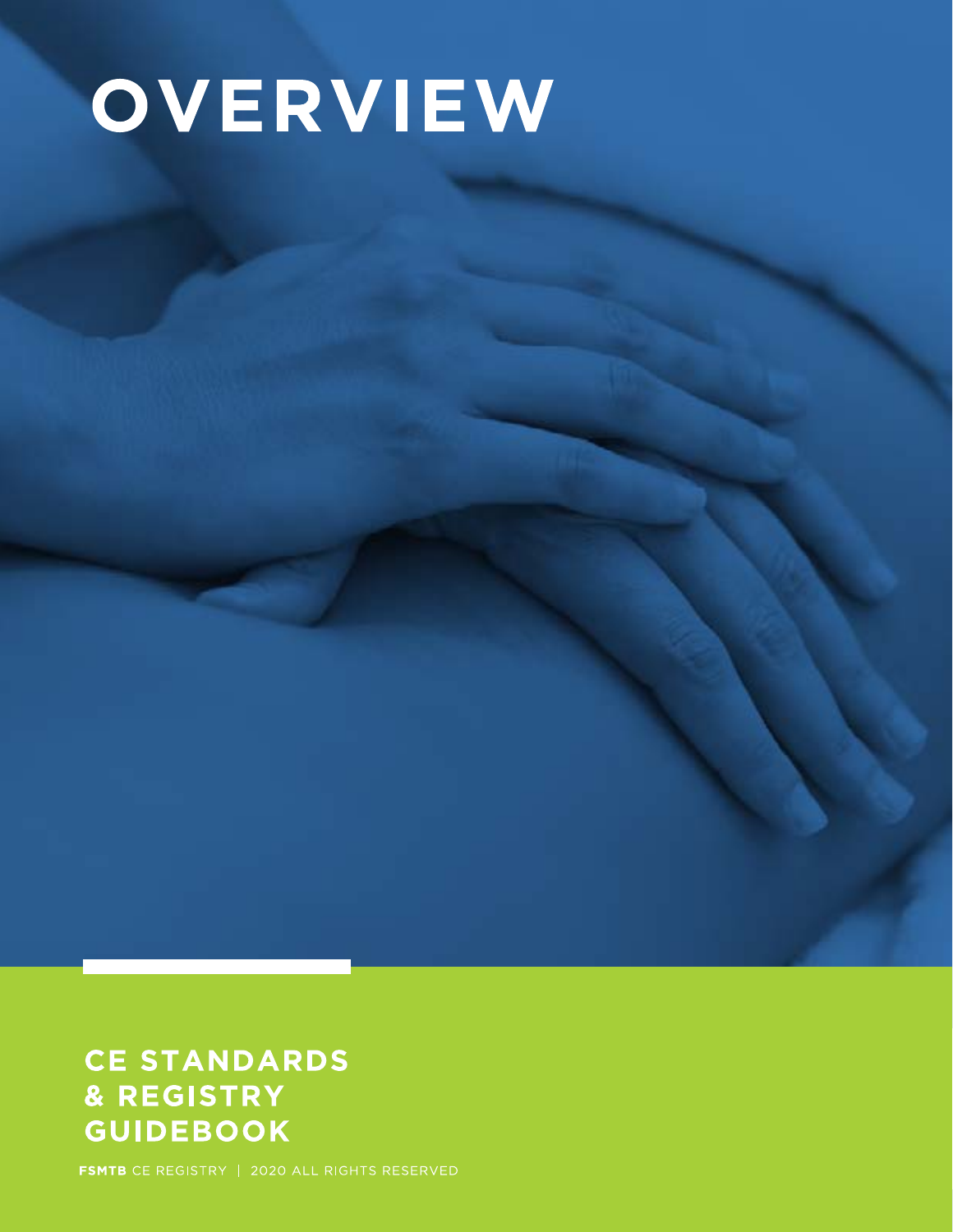## <span id="page-8-0"></span>**REGISTRATION OVERVIEW**

**This is an overview of the process for Providers to apply to become FSMTB Registered CE Providers.**

*There are no paper applications.*

| <b>STEP1</b>  | Register electronically by signing up at fsmtb.org.                                                                                                |
|---------------|----------------------------------------------------------------------------------------------------------------------------------------------------|
| <b>STEP 2</b> | Attest to the accuracy of the information.                                                                                                         |
| <b>STEP 3</b> | Read, understand, and agree to the Terms and Conditions.                                                                                           |
| <b>STEP4</b>  | Pay the registration fee.                                                                                                                          |
| <b>STEP 5</b> | Submit courses that meet the FSMTB CE Standards.                                                                                                   |
| <b>STEP 6</b> | Pay the course submission fee.                                                                                                                     |
| <b>STEP 7</b> | Add one or more sessions.                                                                                                                          |
| <b>STEP 8</b> | Upon student completion of the course, upload the course<br>completion roster, including date, license number(s) and<br>student email information. |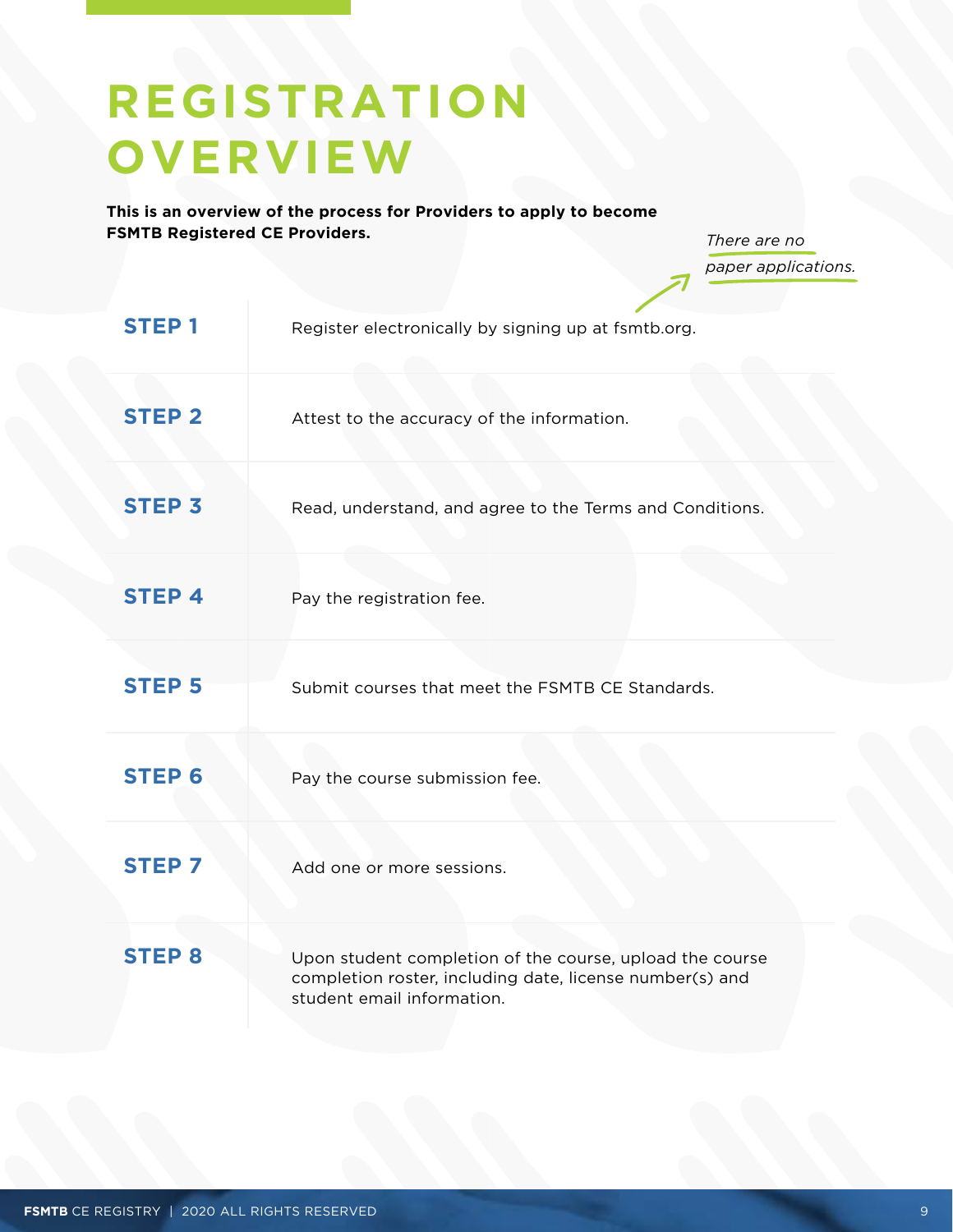## <span id="page-9-0"></span>**PROVISIONAL PROVIDER**

The CE Registry provides FSMTB member boards with assurance that all CE providers in the CE Registry system adhere to the established FSMTB CE Standards. To make this assurance, the FSMTB must determine that CE Providers have demonstrated compliance with these standards. The CE Registry Provisional Provider Status will inform FSMTB member boards which Providers have demonstrated compliance and which Providers have yet to complete that demonstration. Prior to completion, the Provider will be identified as "Provisional" by default in the course search.

During the provisional time period, an icon will appear in all Provider information in the course search. The provisional status does not negatively affect the function of the Provider account, course or session in any way; the status icon is for informational purposes only and will be removed upon demonstration of compliance.

*The Provisional period lasts from initial registration until the following criteria have been met.* 

### **To move from provisional provider status to registered provider status a provider must have at least:**

- **1.** 10% of students in each course complete the FSMTB course survey
- **2.** 50% of survey results indicate that students are generally happy with the course
- **3.** 50 favorable student survey results



Once the provider has met the criteria, they may use the term Registered Provider and display the Registered Continuing Education Provider logo.

The FSMTB Registered Provider logo may *only* be displayed by Registered Providers who have demonstrated compliance with the CE Standards and criteria.



**PROVISIONAL PROVIDERS MAY NOT USE THE REGISTERED PROVIDER LOGO.**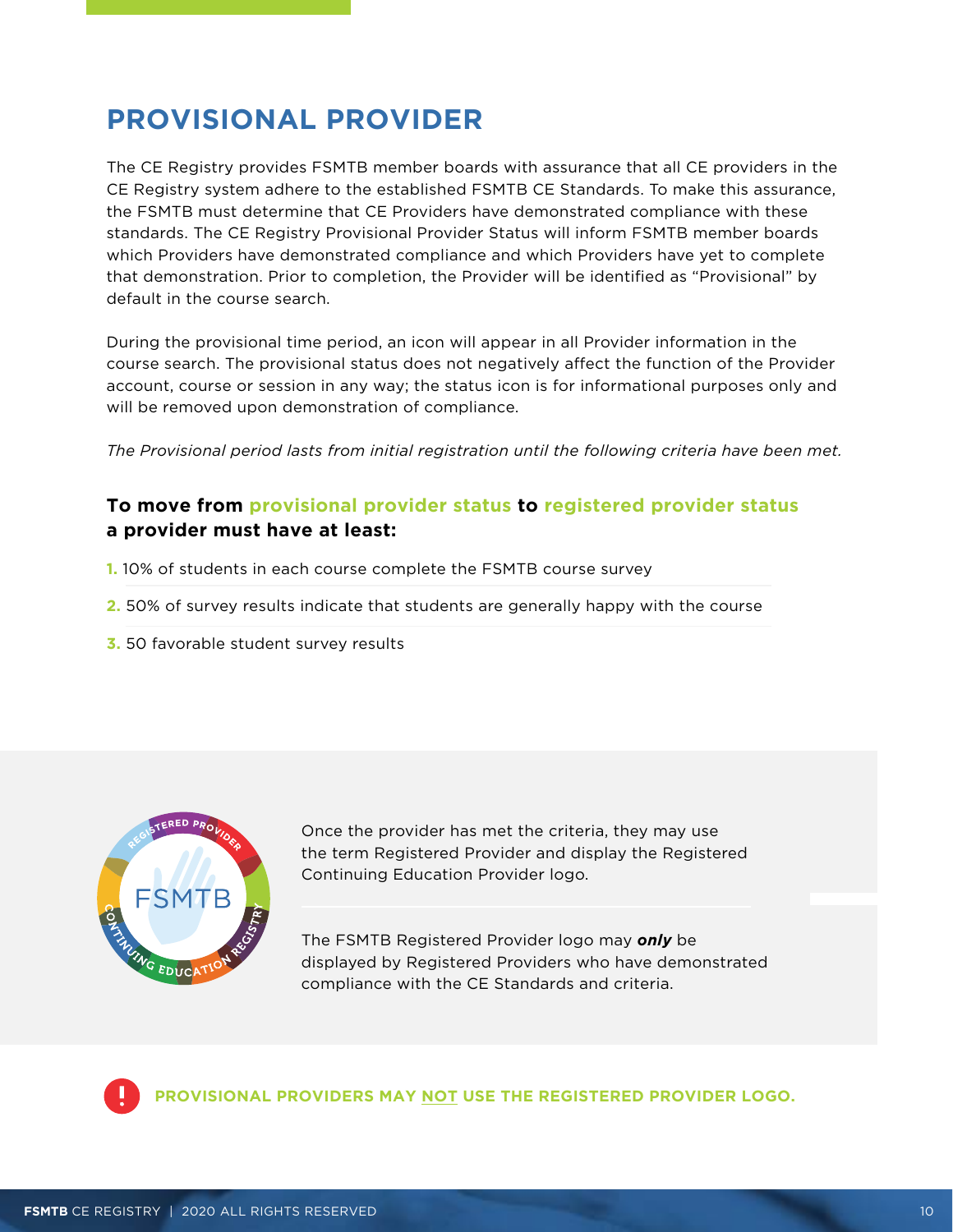## <span id="page-10-0"></span>**USE OF FSMTB REGISTERED PROVIDER LANGUAGE**

Only currently registered providers who have demonstrated compliance and are in good standing may display language indicating registration on any materials, including but not limited to websites, brochures, advertisements, certificates, agendas, or syllabi.

### **The following is acceptable language:**

This organization/entity is an FSMTB Registered Continuing Education Provider and reports all student course completion information to the CE Registry. Participants in courses are responsible for ascertaining whether the course satisfies their jurisdiction's specific Continuing Education requirements.

## **ICONS**

As licensed massage therapists use the course search located on the FSMTB website, they may see the icons below associated with a provider, course or session. The following explains the meanings of these icons.



**Providers who have not yet met all requirements to move to Registered Provider status.** This does not indicate that any disciplinary action has taken place or that there is anything wrong with this Provider, it simply means that they are new to CE Registry and have not yet met the criteria to be considered a Registered Provider.



**A provider, course or session has been restricted due to an unresolved audit or investigation in which the determination has yet to take place.** Restricted providers will not have access to their accounts and will be contacted prior to this action being taken. Restricted course sessions may continue to take place while a decision is being made.



**The provider is in the process of taking corrective action in order to comply with FSMTB CE Standards.** Courses and sessions may continue to take place while under review.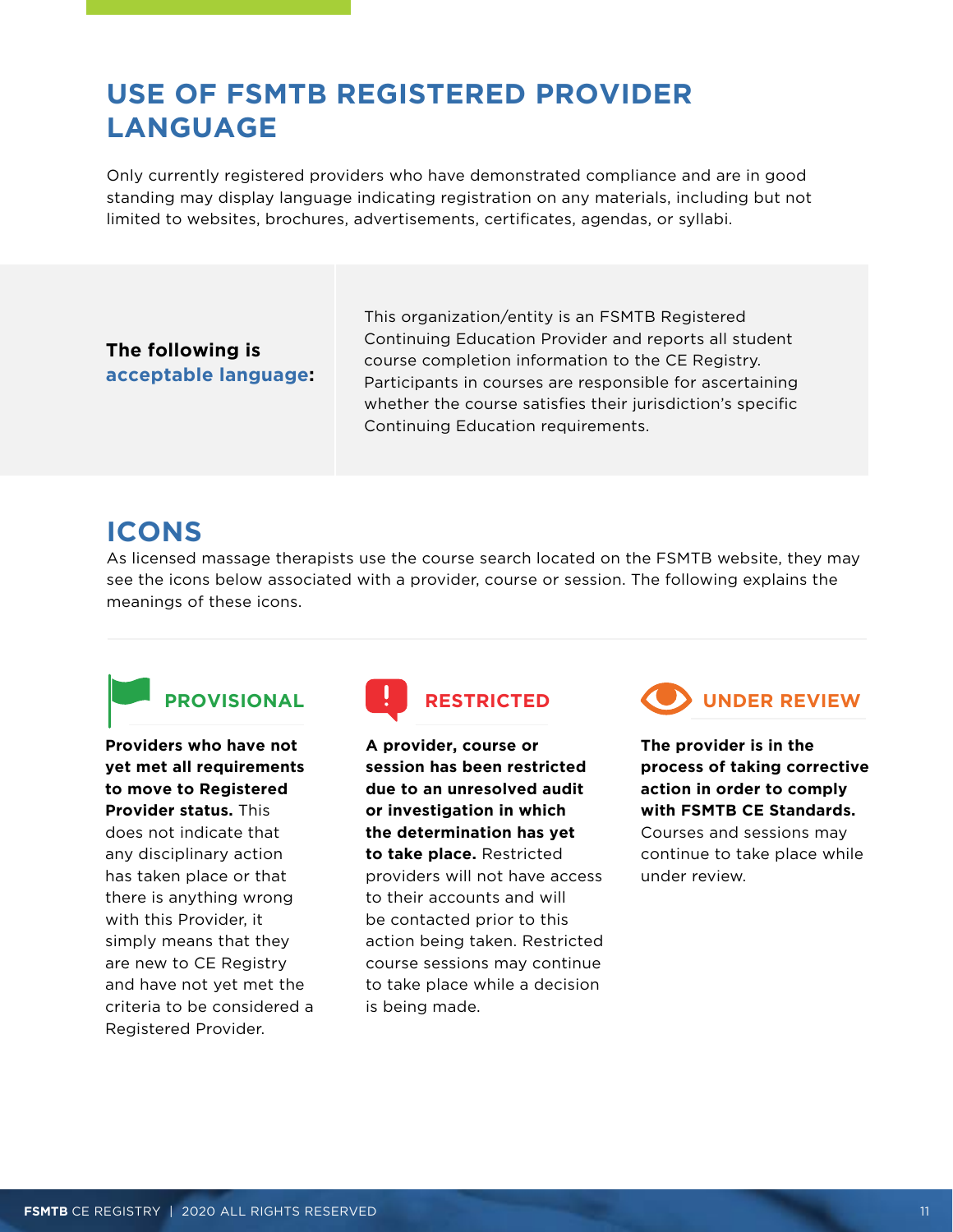## <span id="page-11-0"></span>**PROVIDER RESPONSIBILITIES FOR CONTINUED PARTICIPATION**

**The following responsibilities must be met by Providers in CE Registry for continued participation in CE Registry.** 

- **Meet all CE standards.**
- Adhere to all federal, state, and local laws.
- Complete all required documentation of course and instructor information in CE Registry.
- $\bullet$  Respond to all FSMTB communication within seven (7) business days.
- **Respond to learner grievances in a timely fashion.**
- **•** Acknowledge all documentation as correct.
- **Pay fees as described.**
- Register a designated Registry Account Owner, who ensures that the CE standards are met.
- **If** Update account contact information in CE Registry in a timely fashion.
- Ensure more than 10% of students complete evaluations for each course taken.
- Upload course completion rosters to the CE Registry within 30 days of completion of the course.
- Take corrective action when learner evaluations determine the need for corrective action or investigation by FSMTB.
- **Guarantee that the contents of the course(s) reflect topics accepted by the FSMTB.**
- **•** Inform learners that acceptance of CE course hours for license renewal are subject to state criteria that may vary from jurisdiction to jurisdiction.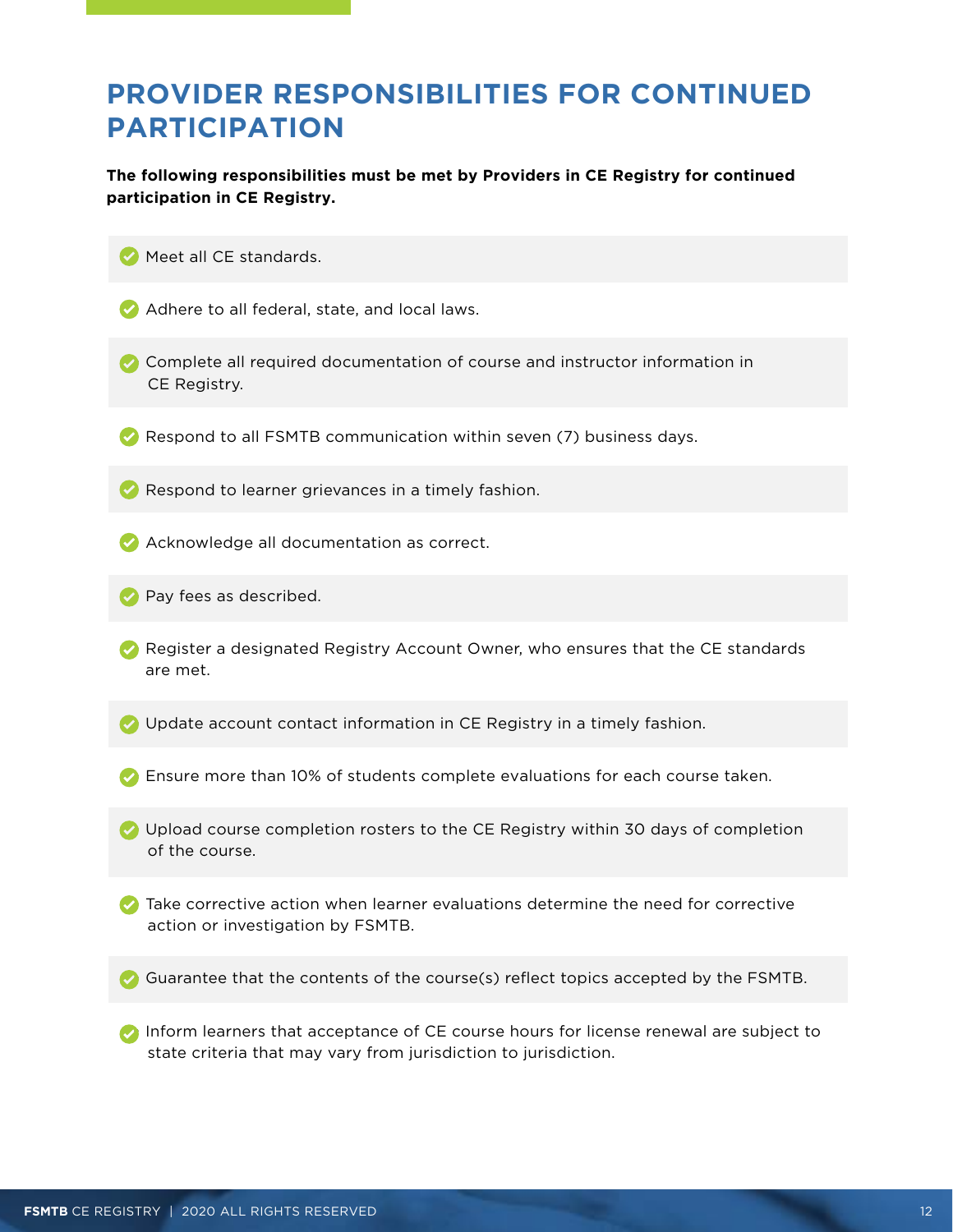<span id="page-12-0"></span>

## **REQUIRED DOCUMENTS**

**Providers are required to attest that they have the following documents and, if requested, are required to submit this documentation to the FSMTB within 7 days.** Some policy language is a required part of the registration process.

#### **ADA Accommodation Policy**

Provide reasonable accommodation to individuals with disabilities and afford learners the opportunity to request accommodations in accordance with the Americans with Disabilities Act (ADA) prior to the course as required by applicable law.

#### **Assessments**

Create and document an assessment component for each learning objective.

#### **Cancellation Policy**

Description of what a student would need to do to officially cancel their enrollment.

#### **Completion Criteria**

Document the criteria to determine which learners have successfully completed the course. (Only learners who meet the course completion criteria are awarded course credit.)

#### **Conflict of Interest Statement**

A document that provides information to potential learners regarding actual or potential conflicts of interest and any related financial gain by the provider.

#### **Copyright and Licensing Documentation**

Ensure that all third-party materials are referenced to the original source, including copyright and/or licensing permissions, if applicable.

#### **Course Development Process**

A written description of the processes to develop, administer, deliver, and assess the course.

#### **Diversity Policy**

A written policy that ensures that instructors and course materials affirm diversity and inclusiveness in all courses.

#### **Grievance Policy**

Written procedures for addressing learner complaints professionally and within a reasonable time frame.

#### **Instructor Biography and Qualifications**

Make a biography of the course instructor/ developer available to students prior to the course, and document that instructors demonstrate the appropriate knowledge and expertise required for the course learning objectives.

#### **Learning Environment**

Explain the use of an environment conducive to learning, including the physical, material, technological, and supervisorial resources necessary to support the course.

#### **Learning Objectives**

Create and document learning objectives that clearly describe what participants are expected to learn and how the learning is accomplished.

#### **Security Measures**

Document the security measures taken for all records, including those pertaining to the learner, instructor, and course materials.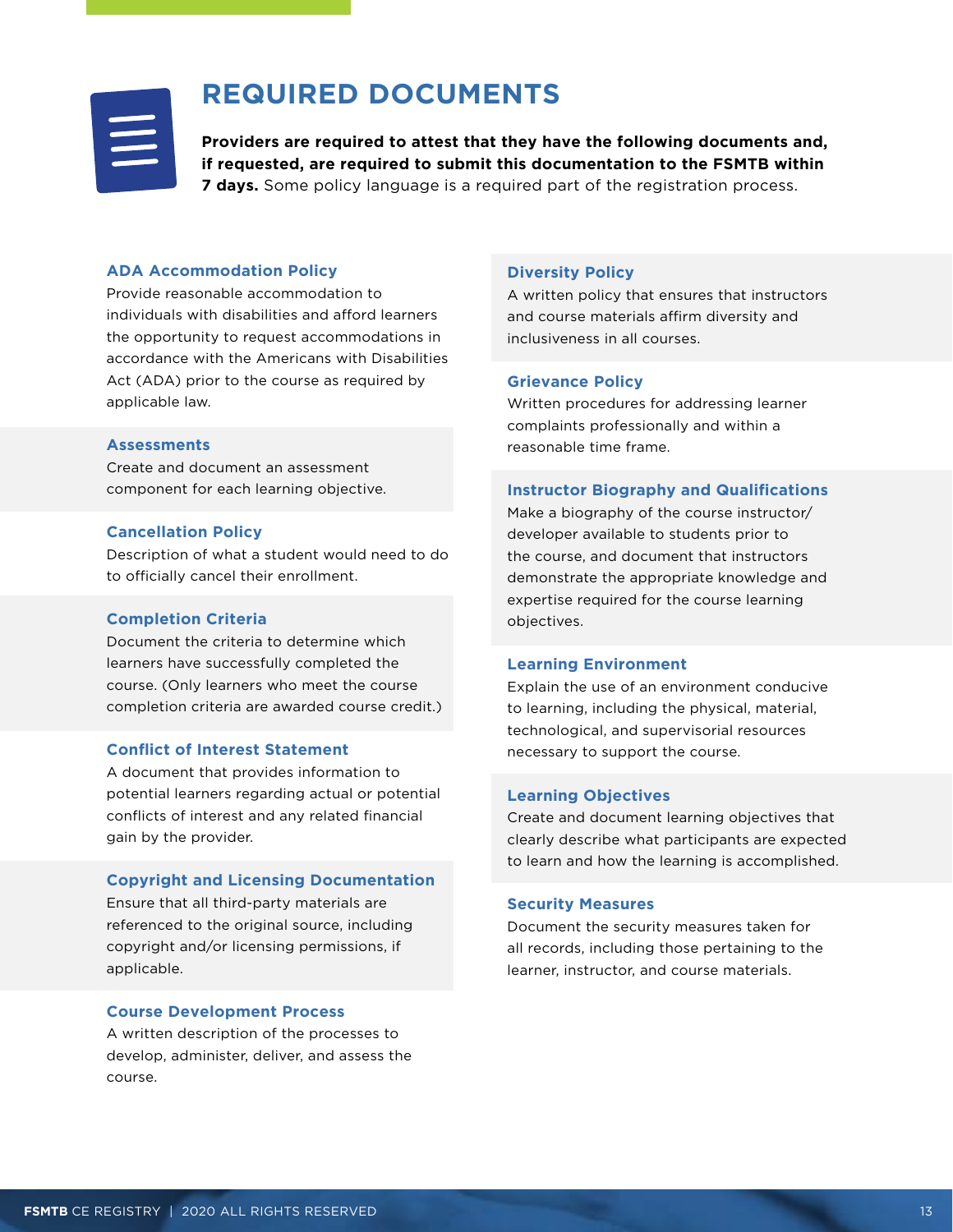## <span id="page-13-0"></span>**REGISTRY ACCOUNT OWNER**

In addition to setting up the original account, the provider can create up to two other users in the account without additional cost. The original user is an administrator and is called a Registry Account Owner. Registry Account Owner accounts can create, edit, remove and delete other users, including administrators. Notifications always go to the email address of the Registry Account Owner; other users have the option to receive notifications. FSMTB suggests that the Registry Account Owner designates multiple Admin users for backup.

### **There are five levels of users:**

**Registry Account Owner** – can make all changes, get payment and renewal information and create, edit and delete all other users;

**Admin** – can make all changes, get payment and renewal information and create, edit and delete other users, with the exception of the Registry Account Owner;

**Courses Only** – can add, edit and submit courses and sessions only;

**Rosters Only** – can upload student course completion rosters only; and

**Courses and Rosters Only** – can add, edit and submit courses and sessions and upload student course completion rosters only.

#### **Change of Information or Contact Person**

Change of information can be made at any time by going to the dashboard of the Provider's account. Providers are required to have a contact person available and current contact information as a requirement of their registration.

#### **Refund Policy**

The FSMTB makes no full, partial, or prorated refunds, nor allows any partial year registrations. The course submission fee is nonrefundable, regardless of the outcome.

#### **Right of Refusal**

The FSMTB may refuse to accept or renew a registered provider, course or session for cause, determined by the FSMTB.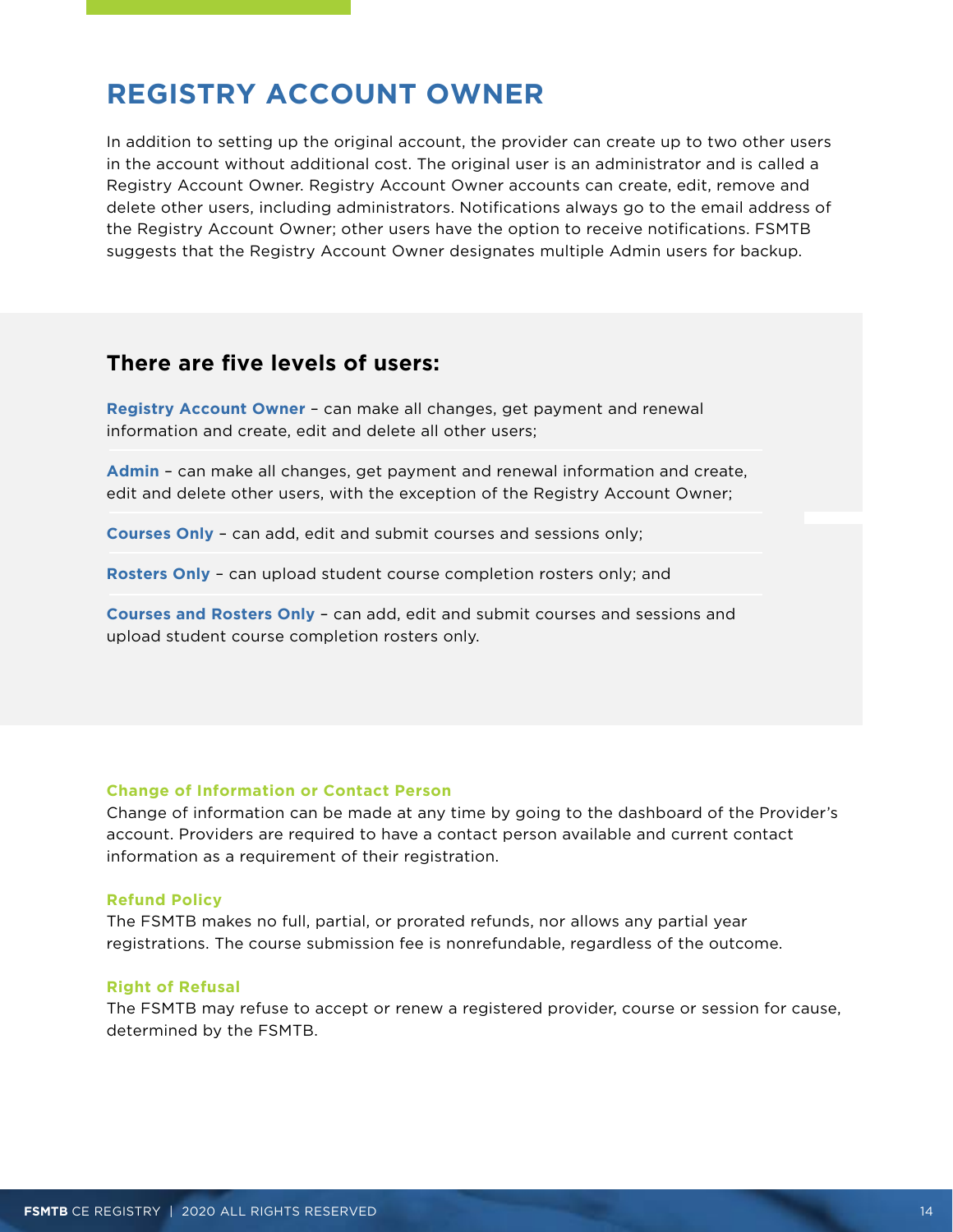## <span id="page-14-0"></span>**AWARDING CREDIT FOR RENEWAL**

The CE Registry program registers providers of continuing education, based upon information provided and attested to by applicants. It reviews and accepts appropriate courses but does not award credit hours. Instead, it securely validates the achievement of continuing education hours for regulatory boards to review based upon criteria set forth in law. Course completion rosters successfully uploaded into CE Registry will be transferred by FSMTB into the national Massage Therapy Licensing Database (MTLD).

#### **Certificates**

The FSMTB does not provide certificates. A certificate issued by a Provider is not proof of completion for states participating in the Massage Therapy Licensing Database. For situations where a state board does not participate in MTLD but accepts courses from providers registered with CE Registry, a certificate would be necessary.

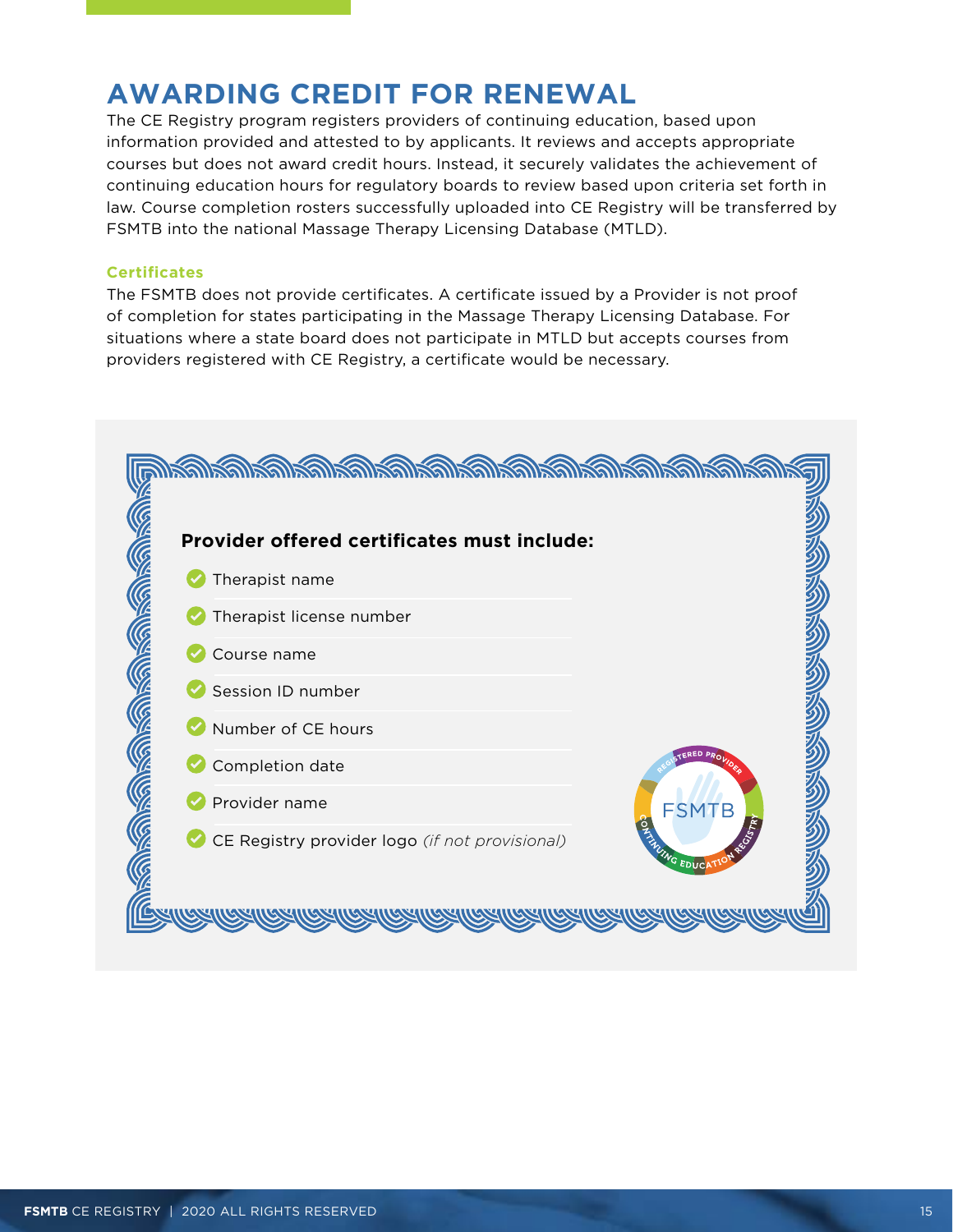### PRIVACY STATEMENT

Any information submitted is confidential and subject to disclosure within the FSMTB as necessary and to the FSMTB member boards, upon request.

### COURSE INACTIVATION

The FSMTB reserves the right to inactivate any/all courses and/or sessions offered by a provider, if necessary.

### COURSE RENEWAL

Continuing education courses that are in good standing will remain active in the FSMTB CE Registry for five (5) years following the course submission date. The provider is required to evaluate the course at least every five (5) years, update its content and resubmit the course, inclusive of the course submission fee. Courses not evaluated within two (2) months following the course's five-year (5) anniversary will become inactive.

This measure ensures that the FSMTB CE Registry continues to provide massage and bodywork practitioners with quality, up-todate course offerings.

### **DISCLAIMERS**

Massage therapy continuing education is not uniform among all state massage boards; each maintains its own requirements. Individual jurisdictions retain their right to refuse, partially or in full, any provider, instructor or course. Providers must inform participants in all FSMTB accepted courses of the fact that acceptance of CE courses or credits are subject to state criteria that may vary from jurisdiction to jurisdiction. Contact information for FSMTB member boards is available on the FSMTB website at www.fsmtb.org.

## COURSE EVALUATIONS

Providers are encouraged to direct students to take the course evaluation surveys. Providers who have less than 10% student course evaluation response rates may be subject to loss of registration.

## COMPLAINT SUBMISSION

Complaints related to Providers or courses may be submitted to FSMTB via email at CE@fsmtb.org. Complaints should provide a detailed description of the alleged issues, including contact information.

## RIGHT TO TAKE ADVERSE ACTION

FSMTB reserves the right to perform audits on any courses or sessions to ensure compliance with the CE Standards. Providers must comply with requests related to audits. Failure to comply will result in removal from the CE Registry and/or loss of course acceptance. FSMTB reserves the right in its sole discretion to investigate any Provider and/or course for compliance with standards or based upon a complaint.

Providers (and courses) are required to comply with and maintain compliance with the Standards. FSMTB reserves the right, under procedures established by the FSMTB Board of Directors, to enforce compliance through means necessary to maintain the integrity of the program including, but not limited to, audit procedures and investigation of complaints.

FSMTB reserves the right to take adverse action against any Provider, Administrator, Instructor or licensed massage therapist whose conduct violates: any FSMTB policy or procedure; any federal, state or local law or regulation; or otherwise threatens the integrity and credibility of the CE Registry Program, FSMTB, its membership, or the massage therapy licensure and regulatory process. Examples of such conduct include, but are not limited to: sexual harassment or misconduct, discrimination, abuse of power, criminal acts, fraud, deceit, or misrepresentation, and other acts of moral turpitude.

## FOREIGN PROVIDER POLICY

The FSMTB does not accept providers from outside the United States at this time.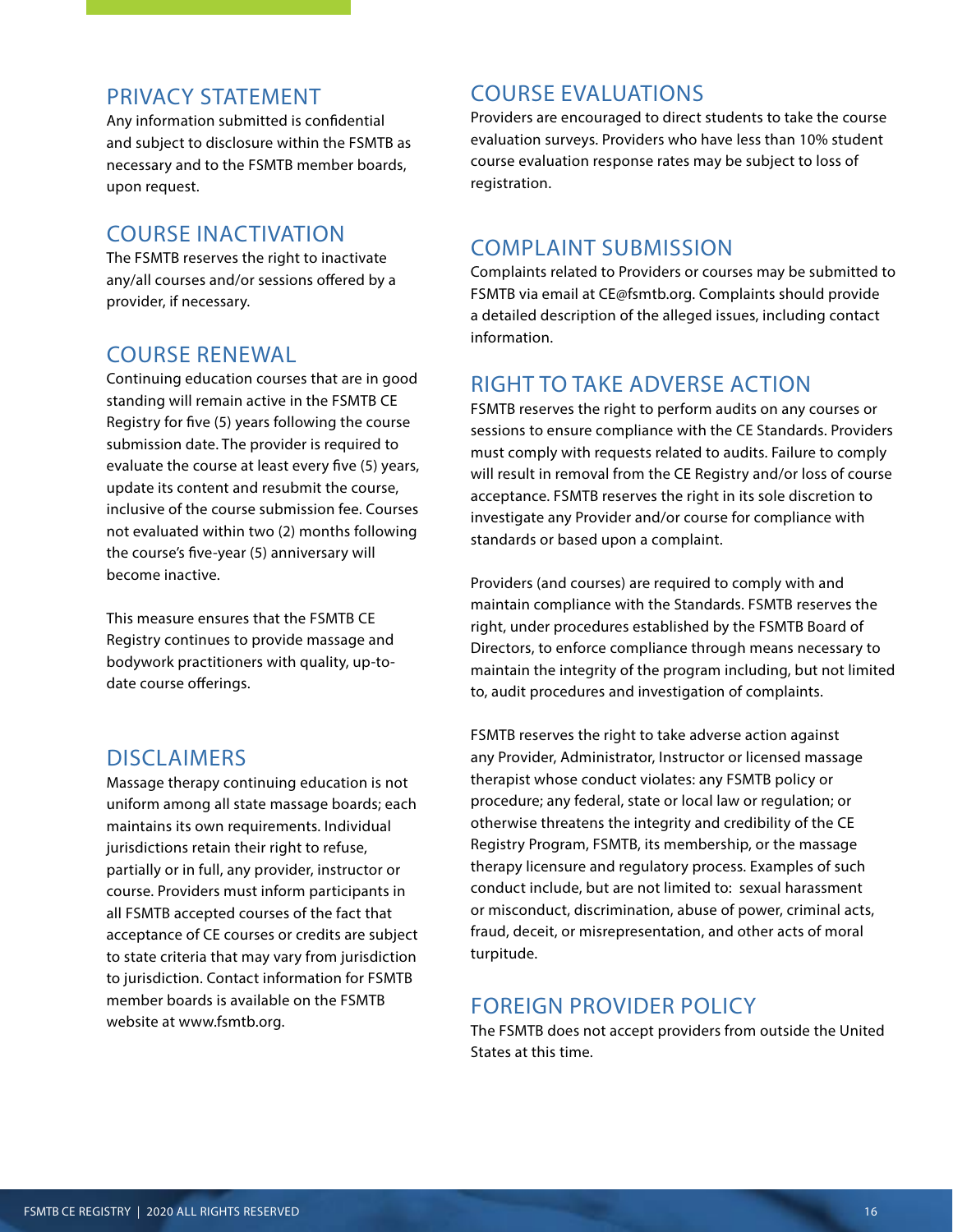# **CE STANDARDS**

## **CE STANDARDS** & REGISTRY **GUIDEBOOK**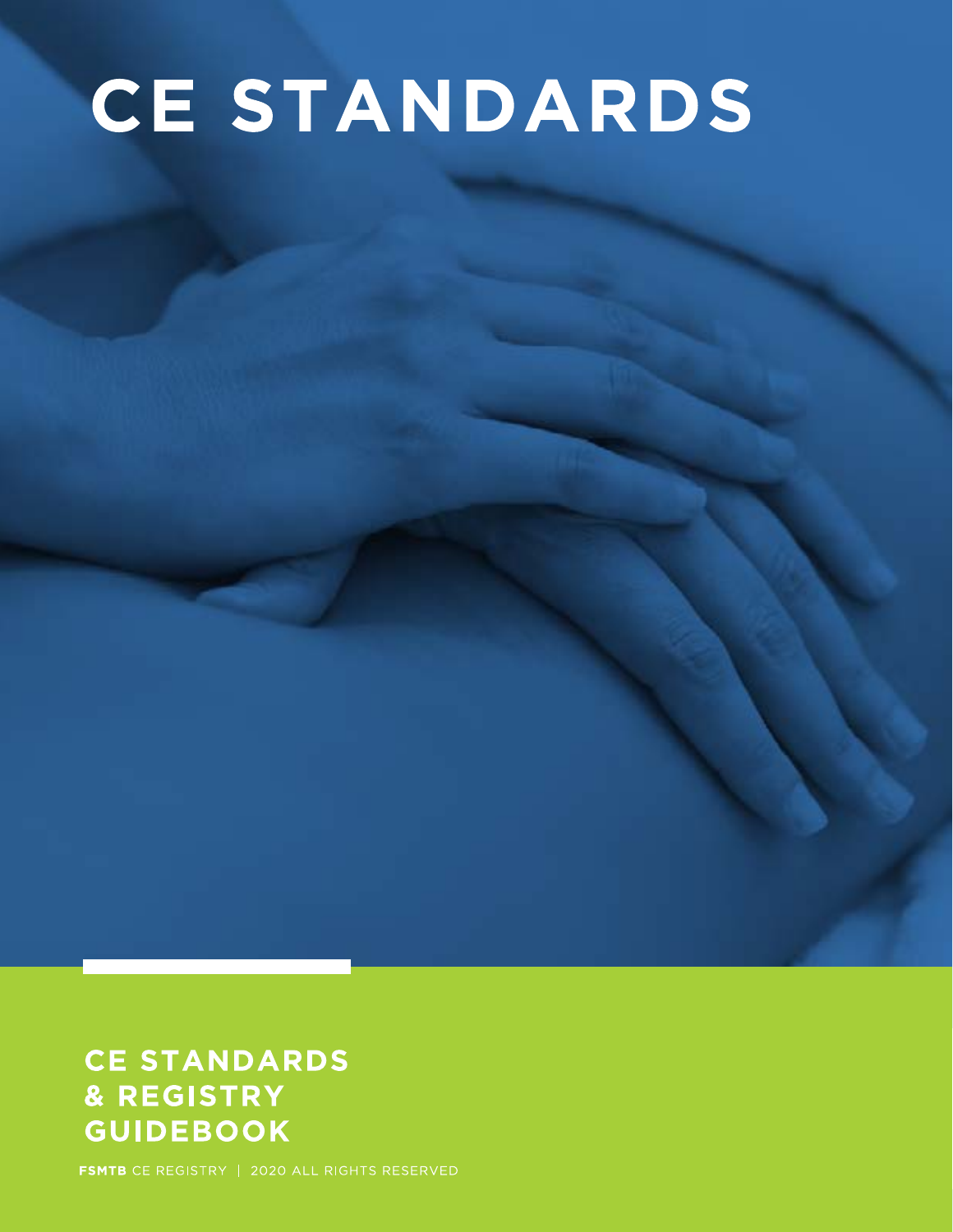## <span id="page-17-0"></span>**CE STANDARDS**

## **STANDARD 1: ADMINISTRATION**

*The Provider has clear processes for developing, administering and documenting the course(s).*

**1.1** The Provider must identify and provide an environment conducive to learning, including the physical, material, technological and supervisorial resources necessary to support the course.

**1.2** The Provider must have a designated Registry Account Owner who is responsible for ensuring that the Standards are met and must inform the FSMTB of any changes of circumstances in Provider designation.

**1.3** The Provider must have written procedures for addressing learner complaints professionally and within a reasonable timeframe.

**1.4** The Provider must have a written description of the processes to develop and deliver the course and assess the learner.

**1.5** The Provider maintains records including those pertaining to the learner, instructor and course materials, in a secure manner.

**1.6** The Provider must ensure that instructors and course materials affirm diversity and inclusiveness.

**1.7** The Provider must afford course participants the opportunity to request accommodations in accordance with the Americans with Disabilities Act (ADA) within a reasonable timeframe prior to

the course delivery and must provide accommodations required by applicable law.

**1.8** The Provider must facilitate submission of course evaluations to FSMTB by course participants.

**1.9** The Provider must have a minimum of 10% response rate for each course by the learners, of which a majority must be favorable.

## **STANDARD 2: DISCLOSURE**

*The Provider furnishes clear, complete information to potential learners about the course.* 

**2.1** Information regarding actual or potential conflicts of interest and any related financial gain must be disclosed to potential learners, prior to the course.

**2.2** The Provider must supply necessary information to the potential learners, including completion criteria, prior to the course.

**2.3** The Provider must ensure that a biography, resume, or curriculum vitae of the course instructor is available, prior to the course.

**2.4** The Provider must reference all thirdparty materials to the original source, including copyright and/or licensing permissions.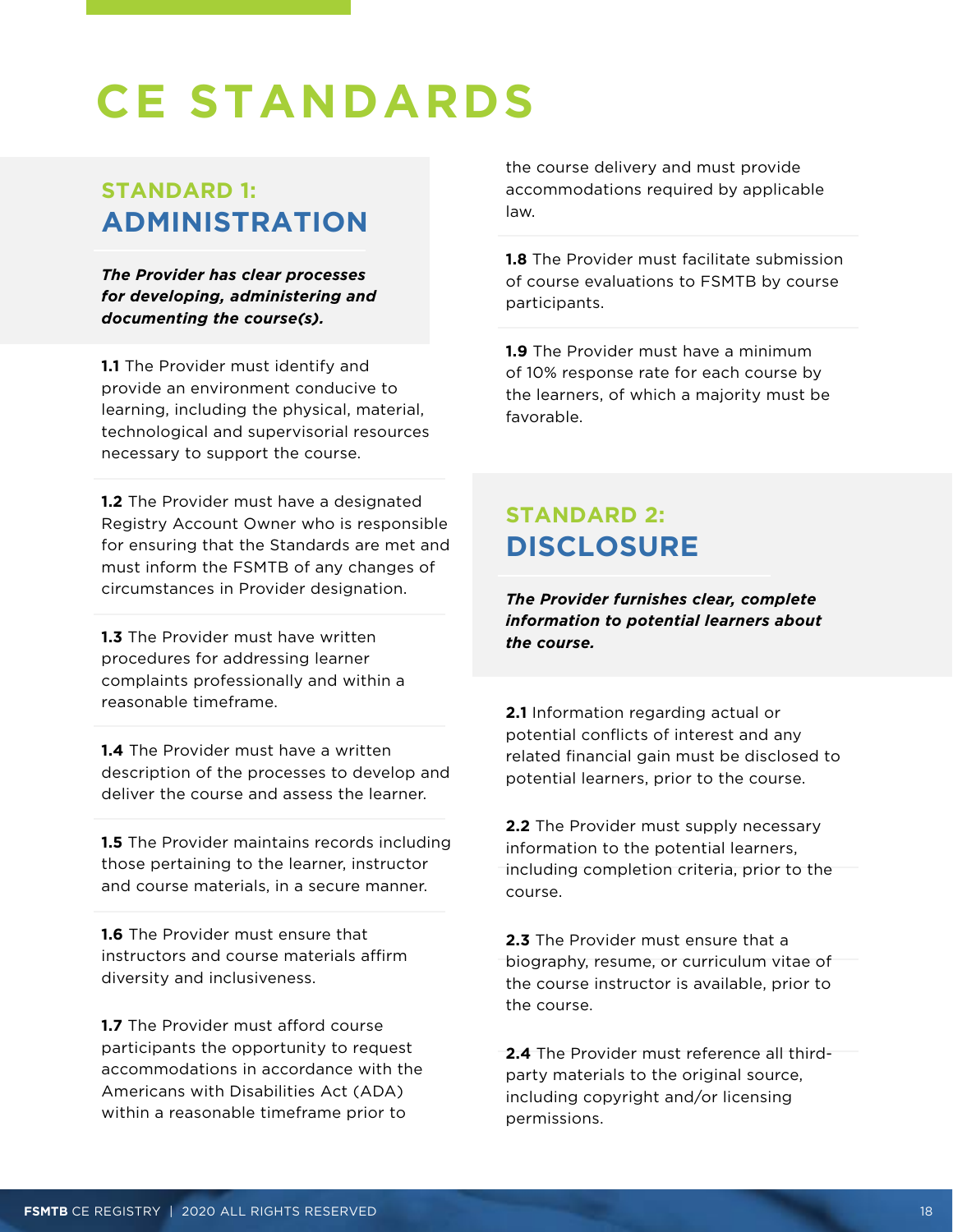## <span id="page-18-0"></span>**STANDARD 3: CONTENT**

*Content of the course is directly applicable to the practice of massage therapy and public protection.* 

**3.1** Content of the course must reflect topics accepted by the FSMTB.

**3.2** Providers must develop learning objectives that clearly describe what participants are expected to learn and how the learning is accomplished.

## **STANDARD 5: INSTRUCTOR**

*Providers must ensure that instructors have proficiency and qualifications to teach the course(s).*

**5.1** Providers must ensure and document that the instructor possesses the appropriate knowledge and expertise to teach the course.

## **STANDARD 4: ASSESSMENT**

*Each course includes methods to assess the learner's achievement of the learning objectives.*

**4.1** Each learning objective must have an assessment component.

**4.2** Only participants who meet the course completion criteria are awarded course completion credit.

**4.3** Providers must submit verification of course completion to the FSMTB within thirty (30) days of participants' completion of the course.

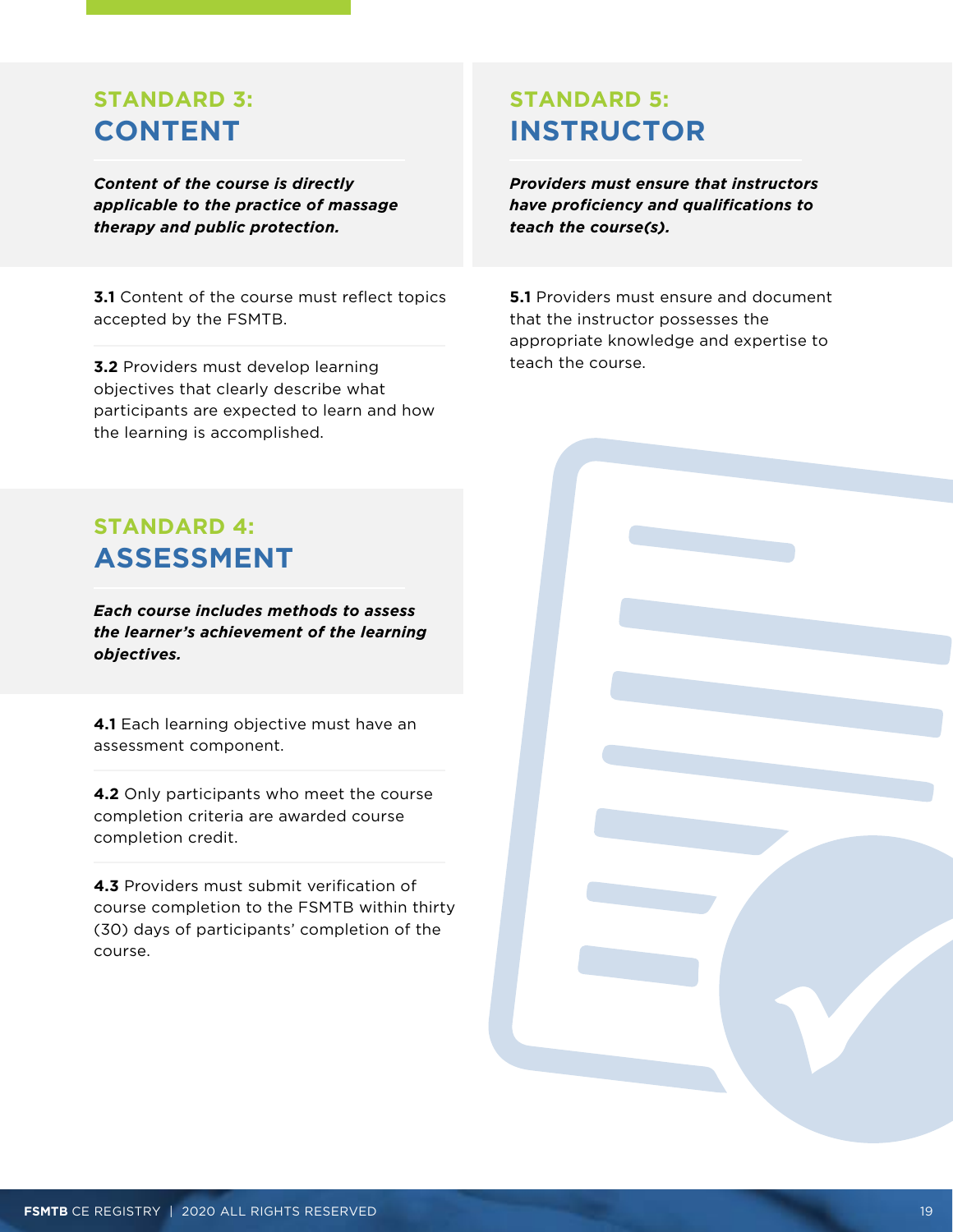## <span id="page-19-0"></span>**RATIONALE AND GUIDELINES**

## **STANDARD 1: ADMINISTRATION**

*The provider has clear processes for developing, administering and documenting the course(s).*

**Rationale:** Effective program management is essential to the provision of continuing education.

**1.1** *The Provider must identify and provide an environment conducive to learning, including the physical, material, technological and supervisorial resources necessary to support the course.*

**Guideline:** Participants must be able to learn in an environment that is conducive to effective learning. Learner/instructor ratios should ensure that each learner has the opportunity to ask questions of the instructor, learners should be able to participate in all hands-on activities and be evaluated effectively by the instructor prior to completion of the course. Demonstrations of practical methods without the learner participating are acceptable as long as the learner has access to the instructor to ask questions. Environmental safety is inherent in this standard.

*The following are examples of some methods that could be provided upon request during a course audit to demonstrate an environment conducive to learning.* 

- 1. Floor plan of site including square footage
- 2. Picture or video of the space with or without equipment
- 3. Copies of course materials
- 4. Plan for using technology in the course
- 5. List of Instructor Assistants
- 6. Ratios of Student to Instructor and if applicable, Student to Instructor Assistant

**1.2** *The Provider must have a designated Registry Account Owner who is responsible for ensuring that the Standards are met and must inform the FSMTB of any changes of circumstances in Provider designation.* 

**Guideline:** Inherent in this standard is the responsibility to maintain a continuing awareness of the policies and procedures required to attain and maintain acceptance. This includes, but is not limited to, accessing a copy of the most recent submission(s) to the FSMTB and keeping the FSMTB informed of any changes in contact information. Program administrators may also be the provider and/or instructor/developer; they are not required to be massage therapists. The Provider must clearly identify the administrator on the application. Any changes in provider designation circumstances, such as retirement, death, etc., require that all records are in the care of a responsible party. If a provider trustee is not able to be appointed, all records must be transferred to the FSMTB.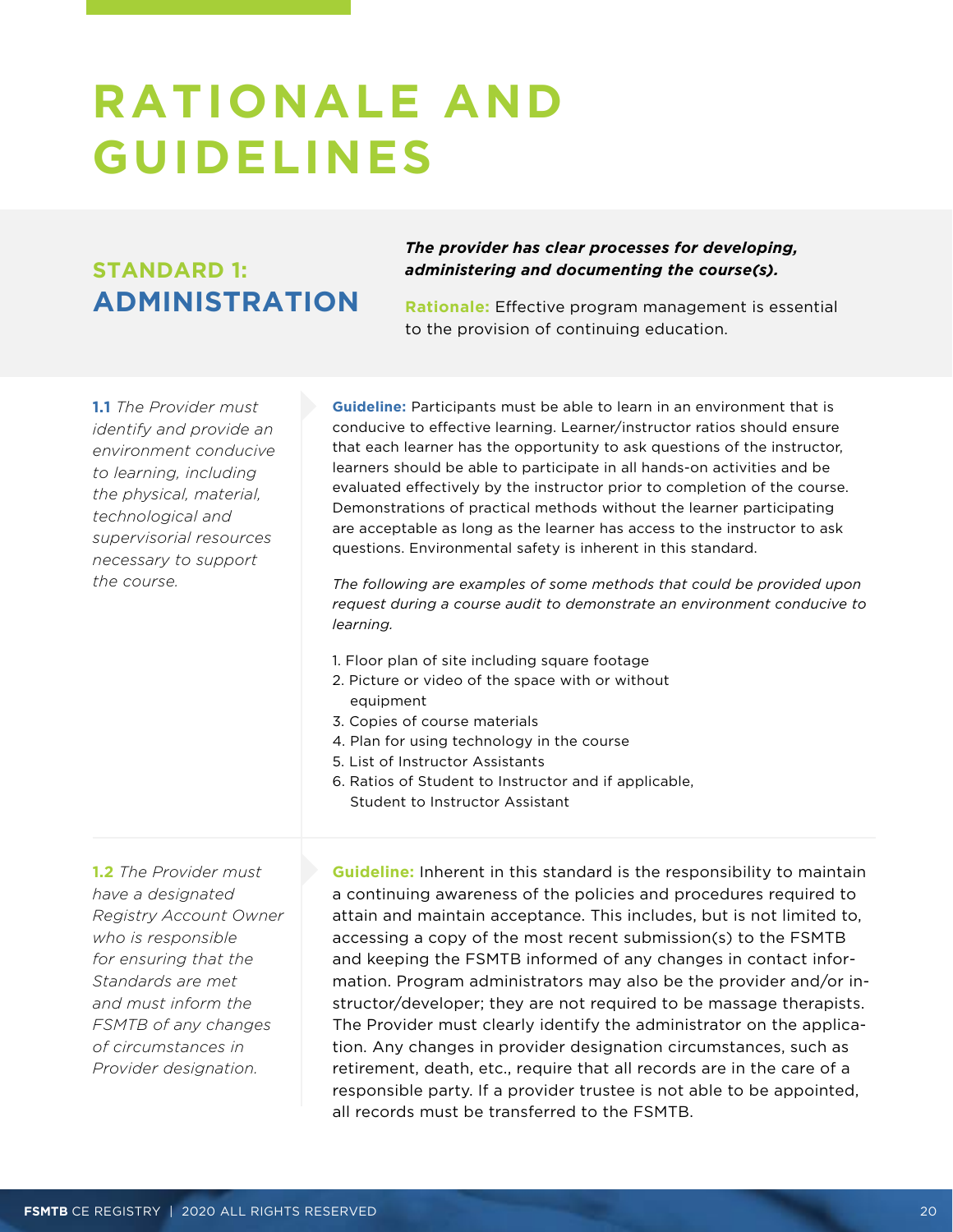<span id="page-20-0"></span>

| 1.3 The Provider must have written<br>procedures for addressing learner<br>complaints professionally and<br>within a reasonable timeframe.                                                                                                                                                                    |                                                                                                                                                                                                                                                                                                                                                                                                                  | <b>Guideline:</b> Procedures must clearly indicate the steps that<br>will be taken to resolve complaints, and these procedures<br>must be available in written format upon request.                                                                                                                                                                                                                                                                                                                                                                                                                                                                                                                                           |  |
|---------------------------------------------------------------------------------------------------------------------------------------------------------------------------------------------------------------------------------------------------------------------------------------------------------------|------------------------------------------------------------------------------------------------------------------------------------------------------------------------------------------------------------------------------------------------------------------------------------------------------------------------------------------------------------------------------------------------------------------|-------------------------------------------------------------------------------------------------------------------------------------------------------------------------------------------------------------------------------------------------------------------------------------------------------------------------------------------------------------------------------------------------------------------------------------------------------------------------------------------------------------------------------------------------------------------------------------------------------------------------------------------------------------------------------------------------------------------------------|--|
| <b>1.4</b> The Provider must have a<br>written description of the processes<br>to develop and deliver the course<br>and assess the learner.                                                                                                                                                                   |                                                                                                                                                                                                                                                                                                                                                                                                                  | <b>Guideline:</b> A statement of the processes must show that the<br>developer of the course has used established methods of<br>instructional design.<br><b>ELAP Instructional Design Basics (Page 13)</b>                                                                                                                                                                                                                                                                                                                                                                                                                                                                                                                    |  |
| <b>1.5</b> The Provider<br>maintains records<br>including those<br>pertaining to the<br>learner, instructor<br>and course materials,<br>in a secure manner.                                                                                                                                                   |                                                                                                                                                                                                                                                                                                                                                                                                                  | <b>Guideline:</b> General records must be maintained and accessible for at least 36<br>months after the conclusion of the course. Course completion outcomes for<br>each learner must be maintained in perpetuity. Records stored electronically<br>must be formatted to be accessible for audit. Examples of items that require<br>security include materials kept in offices, proprietary information and<br>materials imparted during course delivery, client names, payment information,<br>etc. Examples of security measures for test materials could be storage in<br>a secure location such as a locked file cabinet or locked office. Electronic<br>passwords and user IDs must be used to protect materials online. |  |
| <b>1.6</b> The Provider must<br>ensure that instructors<br>and course materials<br>affirm diversity and<br>inclusiveness.                                                                                                                                                                                     | Guideline: Diversity is all of the ways in which each of us differ. People must<br>be treated fairly regardless of sex, age, race, color, ethnicity, religion, national<br>origin, ancestry, status as a veteran, sexual orientation, gender identity,<br>gender expression, genetic information, marital status, parental status, mental<br>and physical abilities and characteristics, or communication style. |                                                                                                                                                                                                                                                                                                                                                                                                                                                                                                                                                                                                                                                                                                                               |  |
| <b>1.7</b> The Provider must afford<br>course participants the opportunity<br>to request accommodations in<br>accordance with the Americans<br>with Disabilities Act (ADA) within a<br>reasonable timeframe prior to the<br>course delivery and must provide<br>accommodations required by<br>applicable law. |                                                                                                                                                                                                                                                                                                                                                                                                                  | <b>Guideline:</b> Providers must provide reasonable accommodations<br>requested by individuals with disabilities. Providers are required<br>to make their courses accessible to all otherwise qualified<br>individuals. Facilities used by a provider must be in compliance<br>with the Americans with Disabilities Act. A reasonable<br>timeframe allows the Provider adequate time to provide agreed<br>upon accommodations. Participants with service animals must<br>be accommodated.                                                                                                                                                                                                                                     |  |
| <b>1.8</b> The Provider must facilitate<br>submission of course evaluations to<br>FSMTB by course participants.                                                                                                                                                                                               |                                                                                                                                                                                                                                                                                                                                                                                                                  | <b>Guideline:</b> Student evaluations include an opportunity for<br>students to comment on content, the instructor, the facilities or<br>technology, and their overall satisfaction with the course. Course<br>completers will automatically be sent a link to the evaluation<br>when the provider uploads the course completion roster.                                                                                                                                                                                                                                                                                                                                                                                      |  |

**1.9** *The Provider must have a minimum of 10% response rate for each course by the learners, of which a majority must be favorable.*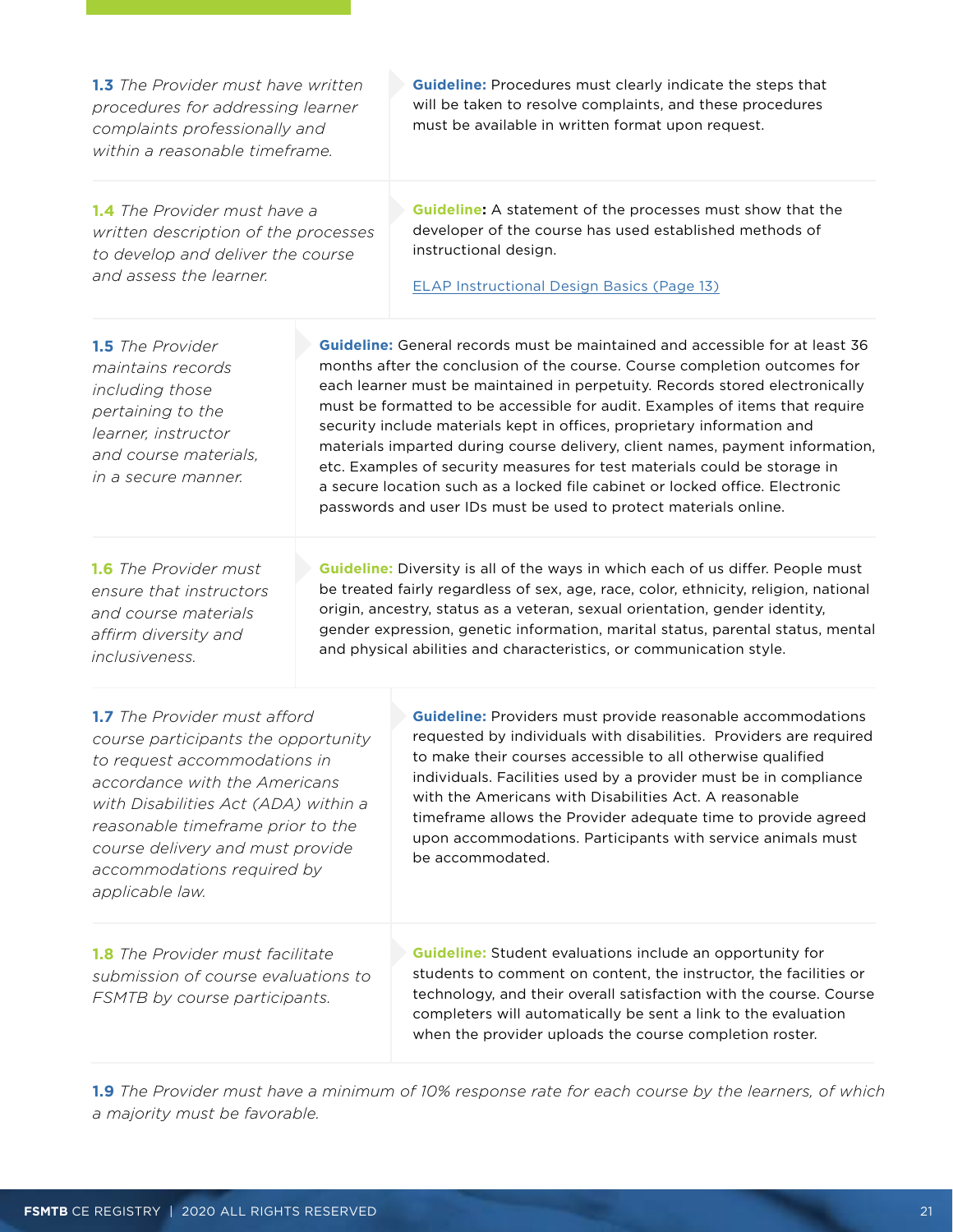## <span id="page-21-0"></span>**STANDARD 2: DISCLOSURE**

#### *The provider furnishes clear, complete information to potential learners about the course.*

**Rationale:** When determining if a course is appropriate for their educational needs, learners need to have accurate information which includes both financial and academic expectations. Failure to furnish complete information can erode the relationship between the provider and the learner when expectations are poorly communicated or not met.

| <b>2.1</b> Information regarding<br>actual or potential<br>conflicts of interest and<br>any related financial gain<br>must be disclosed to<br>potential learners, prior<br>to the course. | <b>Guideline:</b> A conflict of interest may be circumstances wherein<br>the instructor or provider is involved in multiple interests, which<br>could negatively influence professional judgment. An example of a<br>conflict of interest may be an instructor choosing a specific tool to<br>use during a demonstration because of a financial relationship that<br>the instructor has with the company that manufactures the tool.<br>Therefore, the professional judgment could be influenced by the<br>financial relationship. The provider assumes the responsibility to<br>disclose to the learner any actual or potential conflicts of interest as<br>well as any related financial gain prior to registration. This standard<br>does not pertain to the financial gain from providing the course. |
|-------------------------------------------------------------------------------------------------------------------------------------------------------------------------------------------|-----------------------------------------------------------------------------------------------------------------------------------------------------------------------------------------------------------------------------------------------------------------------------------------------------------------------------------------------------------------------------------------------------------------------------------------------------------------------------------------------------------------------------------------------------------------------------------------------------------------------------------------------------------------------------------------------------------------------------------------------------------------------------------------------------------|
| <b>2.2</b> The Provider must<br>supply necessary<br>information to the potential<br>learners, including<br>completion criteria, prior to<br>the course.                                   | Guideline: Potential learners need information prior to the course to be<br>able to make informed decisions about choosing a course.<br>This information must include:<br>1. Instructor name<br>2. Number of CE hours<br>3. Cost<br>4. Date/time<br>5. Location/method of delivery<br>6. Course description<br>7. Learning objectives<br>8. Course completion criteria<br>9. Cancellation/refund policy<br>10. ADA request materials<br>11. Required supplies<br>12. Prerequisites<br>13. Grievance/complaint process                                                                                                                                                                                                                                                                                     |

**2.3** *The Provider must ensure that a biography, resume, or curriculum vitae of the course instructor is available, prior to the course.*

**Guideline:** Biographies of instructor/developers need to be accessible to learners prior to registration. Accessibility includes a link on the internet or provision of a document upon request.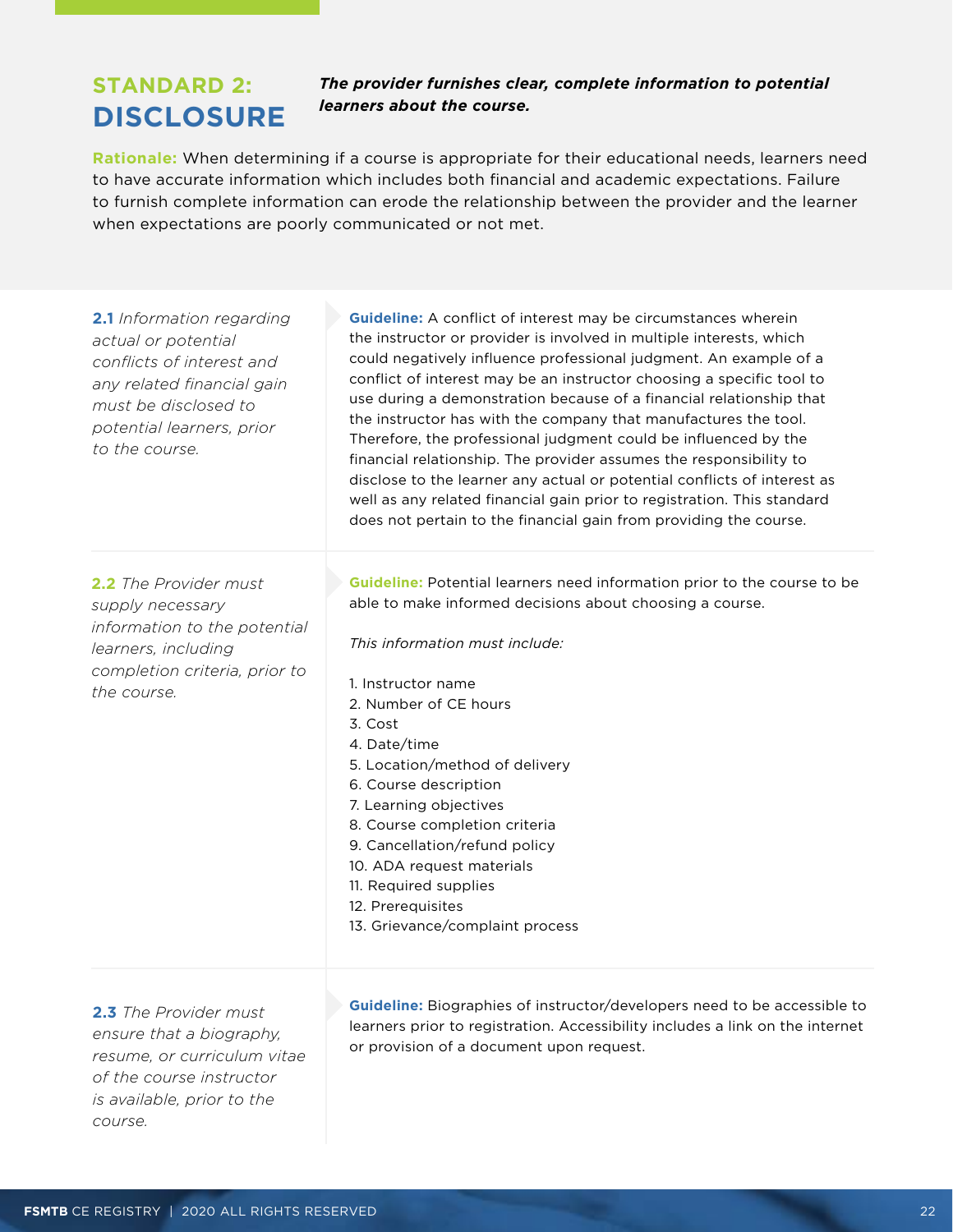<span id="page-22-0"></span>**2.4** *The Provider must reference all thirdparty materials to the original source, including copyright and/or licensing permissions.*

**Guideline:** Presentation materials must have references to documents, articles, websites, photos, audio or video used in the creation and delivery of the course. Video or slideshow materials can be cited anytime during the presentation. Photos, graphics and video/audio must be cited and it is the responsibility of the Provider to attain all rights to use the material in the course.

## **STANDARD 3: CONTENT**

*Content of the course is directly applicable to the practice of massage therapy and public protection.* 

**Rationale:** All activities must pertain to the practice of Massage Therapy and public protection.

| <b>3.1</b> Content of the course<br>must reflect topics<br>accepted by the FSMTB.                                                                                       | <b>Guideline:</b> Topics deemed acceptable by the FSMTB are defined by<br>the MBLEx Content Outline and the Entry Level Massage Education<br>Blueprint.                                                                                                                                                                                                                                                                                                                                                                                                   |
|-------------------------------------------------------------------------------------------------------------------------------------------------------------------------|-----------------------------------------------------------------------------------------------------------------------------------------------------------------------------------------------------------------------------------------------------------------------------------------------------------------------------------------------------------------------------------------------------------------------------------------------------------------------------------------------------------------------------------------------------------|
|                                                                                                                                                                         | <b>MBLEx Content Outline:</b><br>https://www.fsmtb.org/media/1104/content-outline.pdf                                                                                                                                                                                                                                                                                                                                                                                                                                                                     |
|                                                                                                                                                                         | <b>Entry Level Massage Education Blueprint:</b><br>http://www.elapmassage.org/_files/ELAP_Blueprint.pdf                                                                                                                                                                                                                                                                                                                                                                                                                                                   |
|                                                                                                                                                                         | Providers will indicate during the application process exactly which<br>categories of content are applicable to the course. All content must<br>relate to the practice of massage therapy and to public protection. If the<br>category for a course is not listed, the provider may select the "other"<br>option which will begin the process to petition the License Renewal<br>Committee to accept the course if the provider clearly demonstrates that<br>the content directly relates to the practice of massage therapy and to<br>public protection. |
| <b>3.2</b> Providers must develop<br>learning objectives that<br>clearly describe what<br>participants are expected<br>to learn and how this is<br>o o o o populio book | <b>Guideline:</b> Learning objectives give structure to any well-prepared<br>learning activity. Providers are required to develop learning objectives.<br>In addition, providers may choose to identify which level and domains<br>of the ELAP Learning Taxonomy are addressed by meeting the course<br>objectives. (see Entry Level Massage Education Blueprint: http://www.<br>elapmassage.org/_files/ELAP_Blueprint.pdf page 14)                                                                                                                       |

*accomplished.*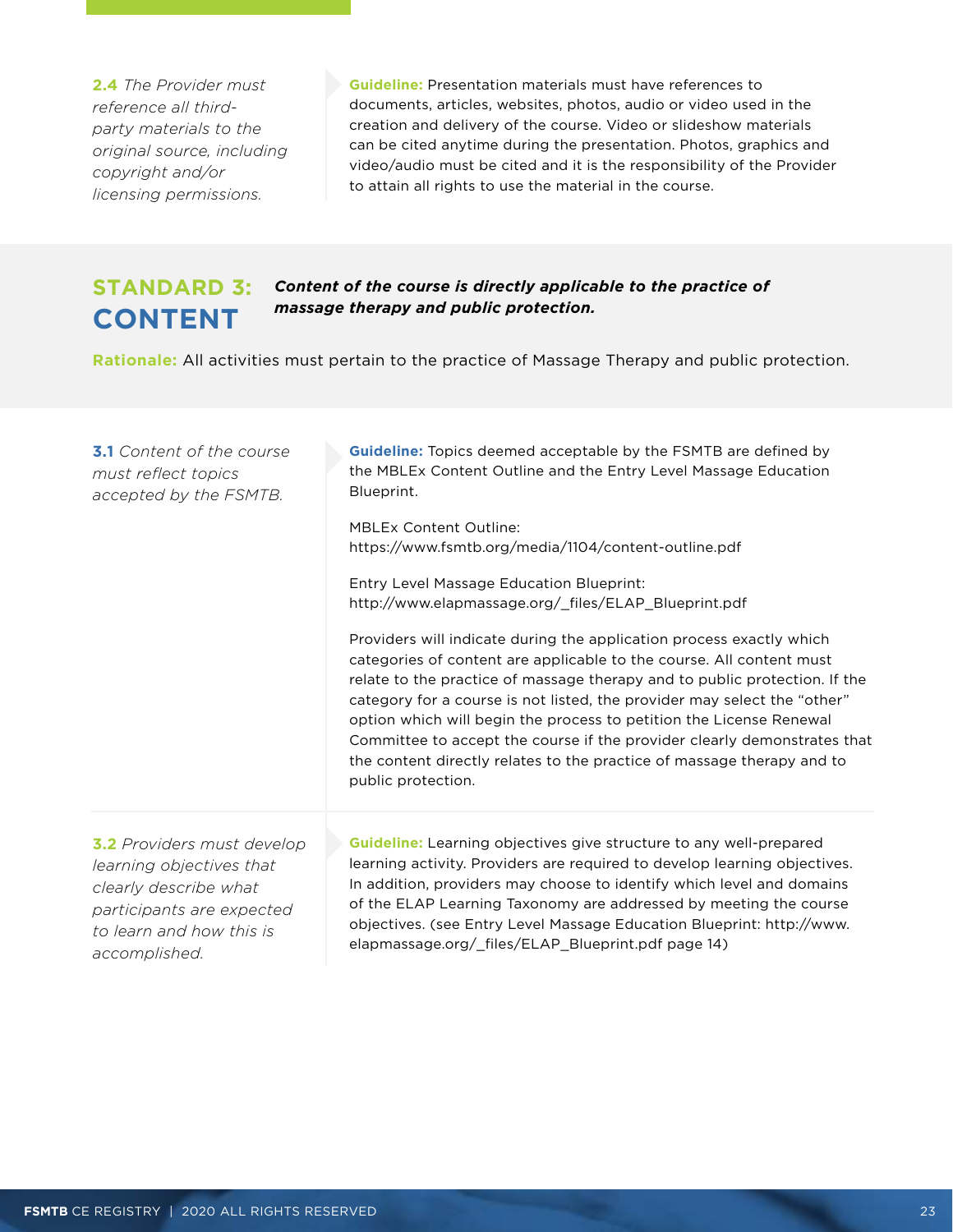## <span id="page-23-0"></span>**STANDARD 4: ASSESSMENT**

#### *Each course includes methods to assess the learner's achievement of the learning objectives.*

**Rationale:** To determine if learning objectives have been met, a method of evaluation or assessment must be used. Attending a lecture or demonstration alone is not sufficient to measure the effectiveness of the course. Providers assume the responsibility of determining the assessment methodology and the completion criteria.

**4.1** *Each learning objective must have an assessment component.*

**Guideline:** Formal tests are not the only method of assessing learners' proficiency in attaining the learning objectives. Remediation and retakes of learning objective assessments is at the discretion of the instructor/ developer. Assessments need to be appropriate for the objectives. For example, a knowledge-based assessment would not be appropriate for a performance-based objective.

**4.2** *Only participants who meet the course completion criteria are awarded course completion credit.* 

**4.3** *Providers must submit verification of course completion to the FSMTB within thirty (30) days of participants' completion of the course.* 

#### **STANDARD 5: INSTRUCTOR** *Providers must ensure that instructors have proficiency and qualifications to teach the course(s).*

**Rationale:** It is important that all courses are taught by qualified personnel. Although years of professional practice, credentials, and teacher training may be helpful to document that the instructor/developer understands the topic and best practices in adult education, this may not be sufficient to determine if the instructors/developers are proficient in its execution.

In the event of an audit, it is the responsibility of the provider to supply evidence that supports how the provider has determined that the instructor/developer is qualified.

**5.1** *Providers must ensure and document that the instructor possesses the appropriate knowledge and expertise to teach the course.*

**Guideline:** Instructors are not necessarily required to be massage therapists; however, they must have expertise and be competent in the content being taught.

*Expertise might be demonstrated by some combination of the following:*

- 1. Relevant educational experience
- 2. Records of previous teaching experiences
- 3. Professional experience
- 4. Publications in areas relevant to the content being taught
- 5. Evaluation forms from previous courses taught
- 6. Taking and passing the assessment for the course
- 7. Video documentation
- 8. Curriculum vitae
- 9. Resume
- 10. Biography, with attached relevant certifications, if any
- 11. Instructor certification or credential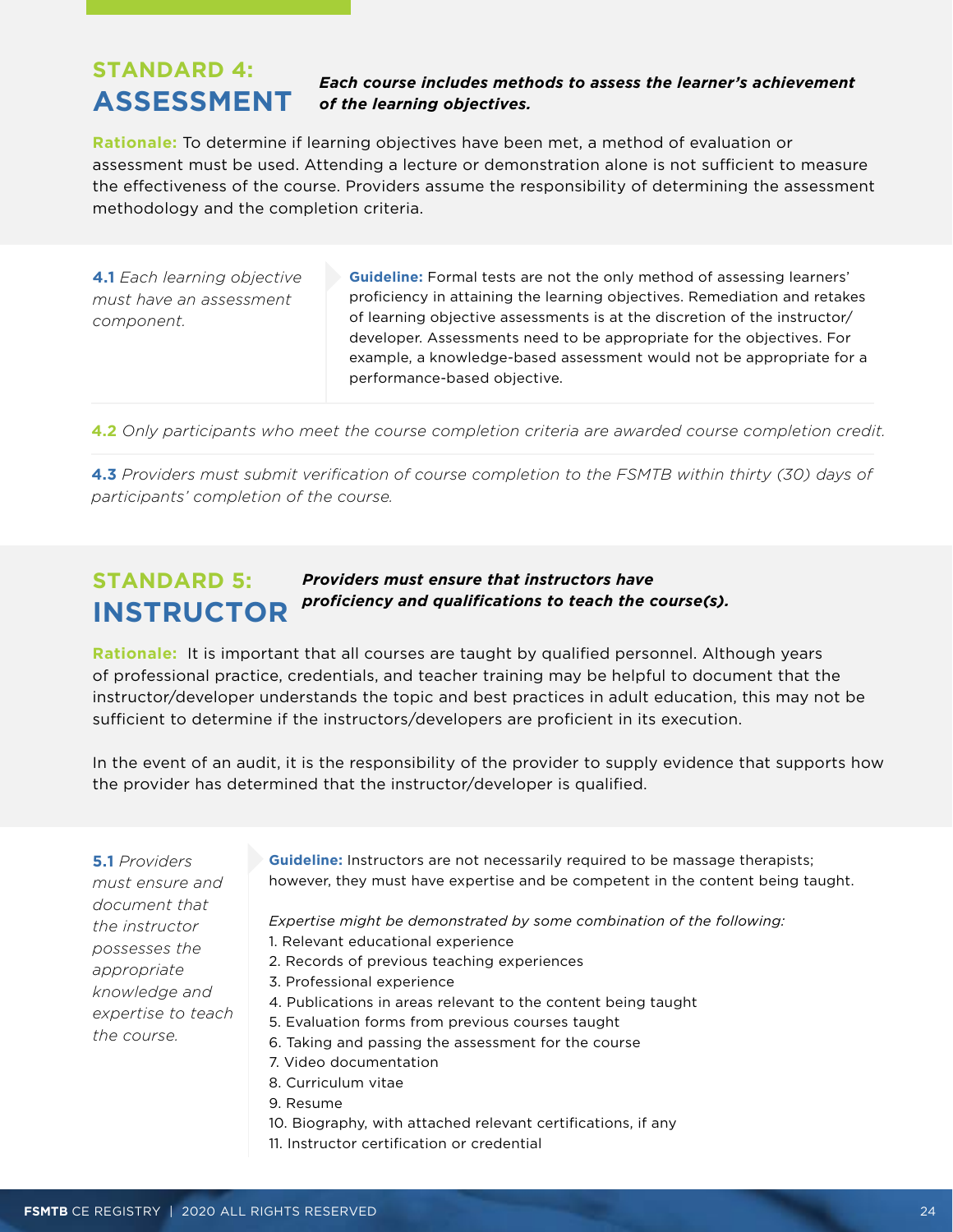# COURSE CATEGORY POLICY

## **CE STANDARDS** & REGISTRY **GUIDEBOOK**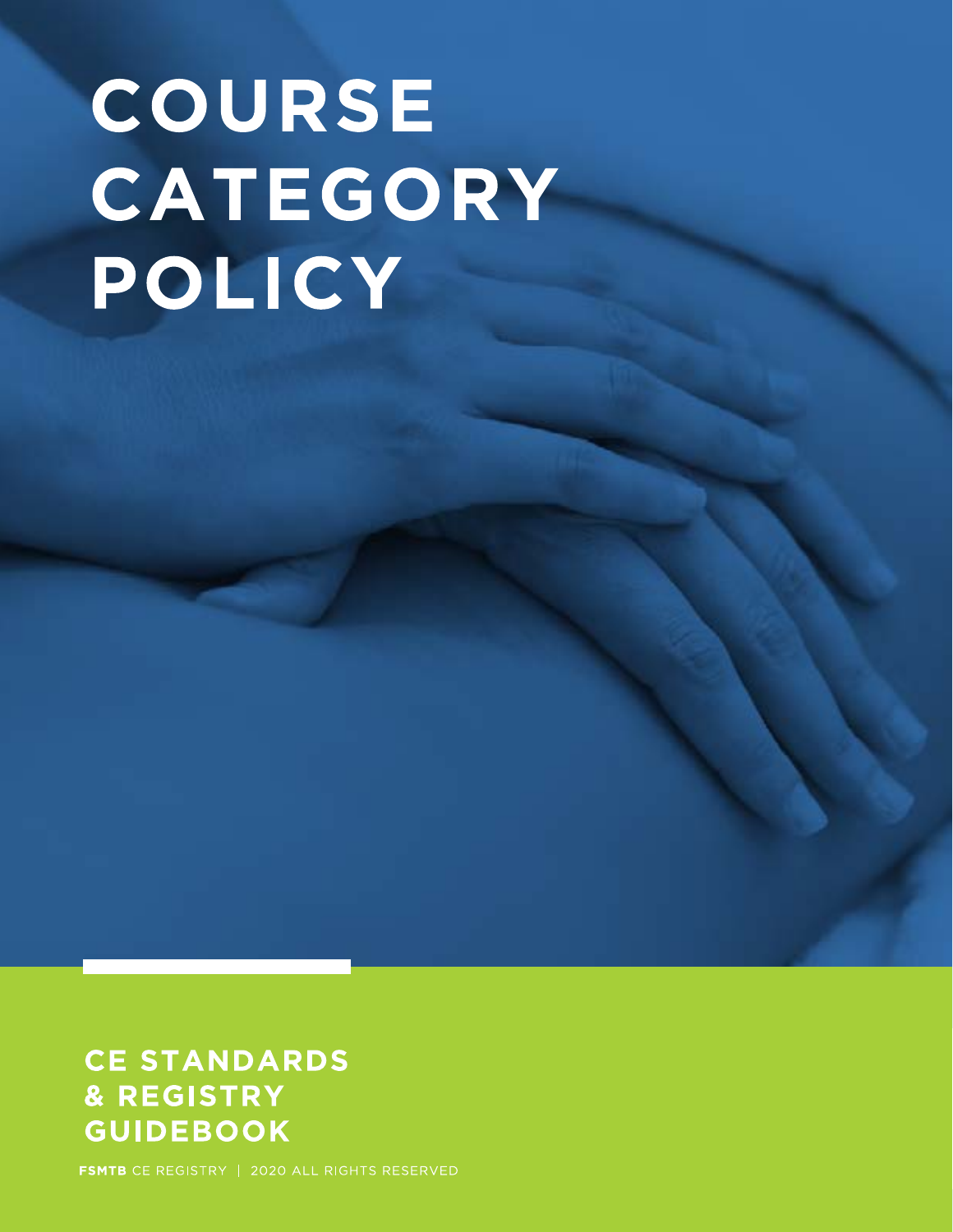## <span id="page-25-0"></span>**COURSE CATEGORY POLICY**

**The FSMTB has determined that courses taught in the following categories are acceptable for inclusion in the CE Registry.** Inclusion does not guarantee acceptance for license renewal; only state licensing boards have the authority to accept continuing education for license renewal.

## **ACCEPTABLE COURSE TOPICS**

**Anatomy & Physiology** – Courses whose main purpose is to instruct students in the structure and function of the body.

**Applications & Tools** – Courses whose main purpose is to instruct students in using applications and tools in the practice of massage therapy:

**Applications** – The topical application of any preparation, including but not limited to, the external application of hydrotherapy, thermotherapy and cryotherapy to augment the effects of massage therapy treatment.

**Tools** - Manual devices that mimic or enhance the actions of the hands.

**Instructor Training** – Courses to prepare individuals to teach in the massage profession.

**Kinesiology** – Courses whose main purpose is to instruct students in the study of the movement of the body.

**Modalities** – *Eastern/Asian* – Courses whose main purpose is to instruct students in Eastern/Asian massage modalities.

**Modalities** – *Western* – Courses whose main purpose is to instruct students in Western massage modalities.

**Pathology** – Courses whose main purpose is to instruct students in the study of diseases that affect the human body and their implications for massage.

**Pharmacology** – Courses whose main purpose is to instruct students in the interactions between medications and massage.

#### **Professional Practice** – Courses in the following topic areas:

*Assessment Benefits of Massage Body Mechanics Business Communication with Clients Contraindications Documenting/Charting Record Keeping Treatment Planning Third Party Reimbursement Universal Precautions* 

#### **Regulatory Ethics** – State required regulatory education courses.

*Addictions/Substance Abuse Boundaries Cultural Competence Ethics Human Trafficking Infectious Disease Control Laws Mandated Reporting Medical Error Prevention Regulations Scope of Practice Sexual Misconduct/Abuse*

**Research** – Courses whose main purpose is to instruct students in the process of scientific research pertaining to massage therapy.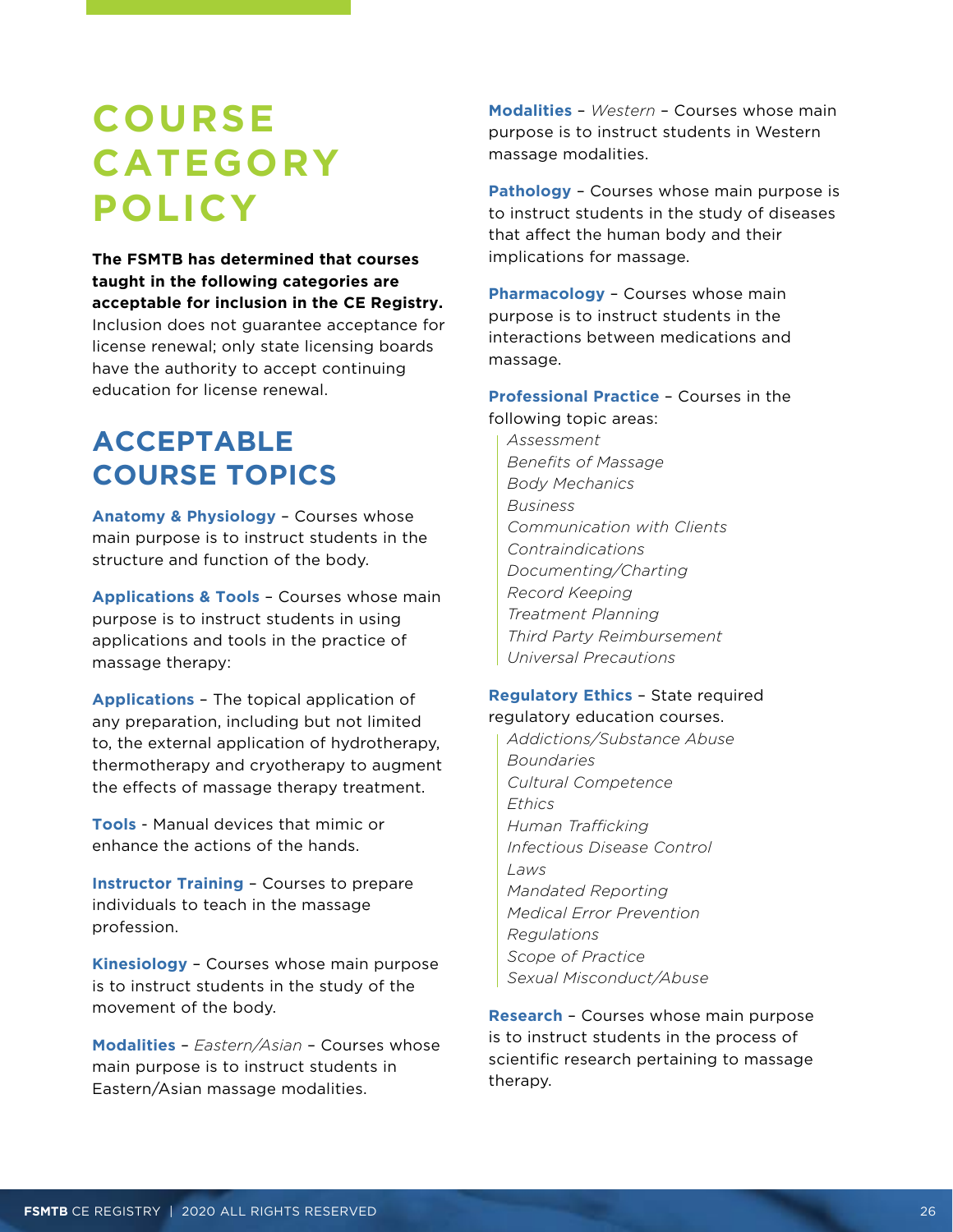**Special Populations** – Courses whose main purpose is to instruct students in providing massage/bodywork to special populations of clients.

*Athletes/Fitness Disabilities Geriatric Hospice Infants and Children Military Orthopedic Obesity Oncology Pregnancy Trauma*

**Other** – Courses whose main purpose is not found in any other category. These courses will be reviewed for acceptance on a scheduled basis.

## **UNACCEPTABLE COURSE TOPICS**

#### **The FSMTB does not accept courses that are outside of the massage therapy scope of practice. Some unacceptable course types pertain to:**

*Advanced science Applied Kinesiology Animal massage Bamboo Chiropractic assistant Crystals Crystal bowls Dancing Diets Dry needling Electric stimulation Energy work*

*Exercise Feng Shui Herbal remedies Homeopathic remedies Light therapy Martial Arts Meditation Non-biological science Nutrition Personal training Pilates Psychology*

*Qi Gong Sea shells Social work Spirituality Supplements Tai Chi Therapist Self-care Tuning Forks Ultrasound Weightlifting Yoga*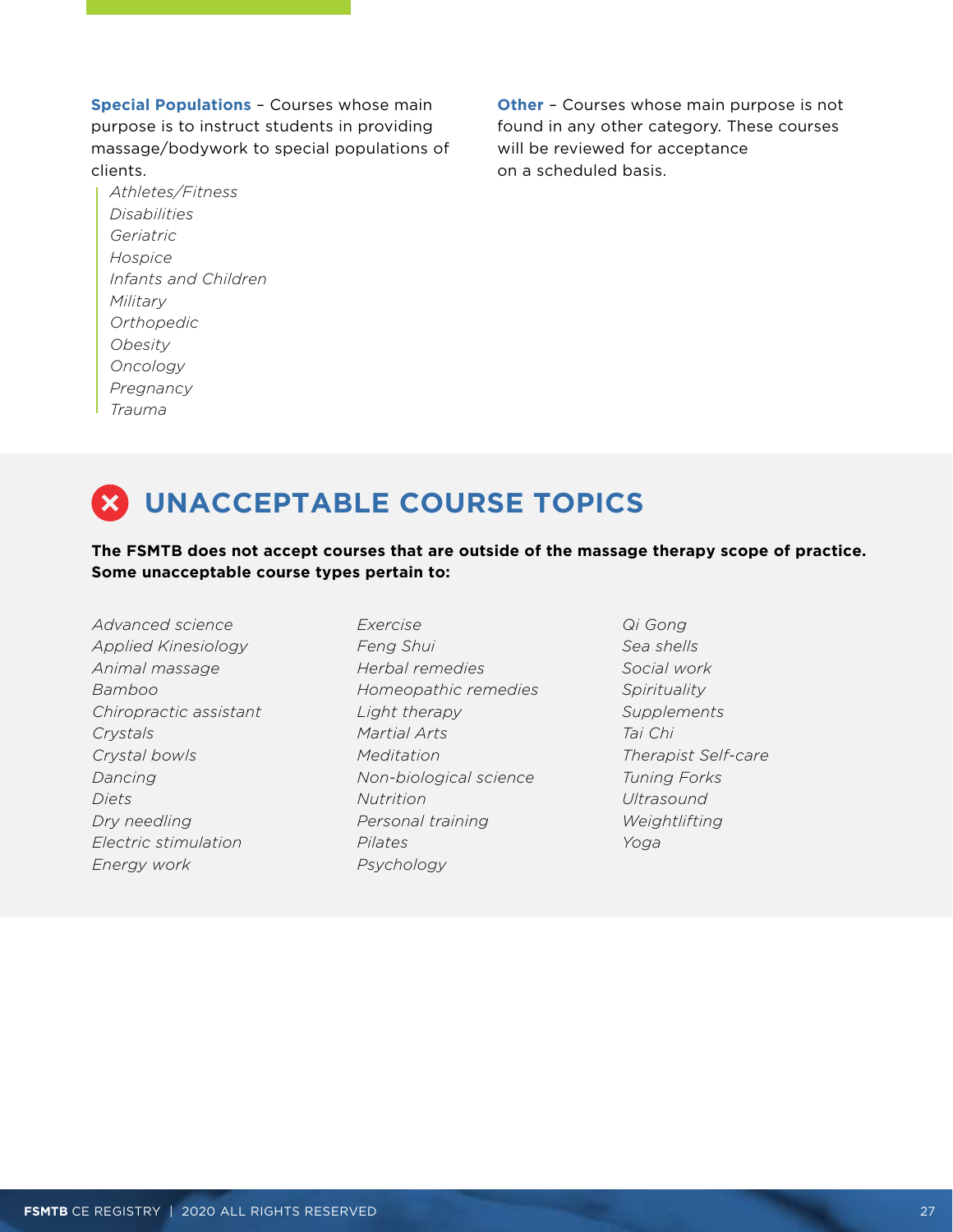# DISTANCE EDUCATION POLICY

## **CE STANDARDS** & REGISTRY **GUIDEBOOK**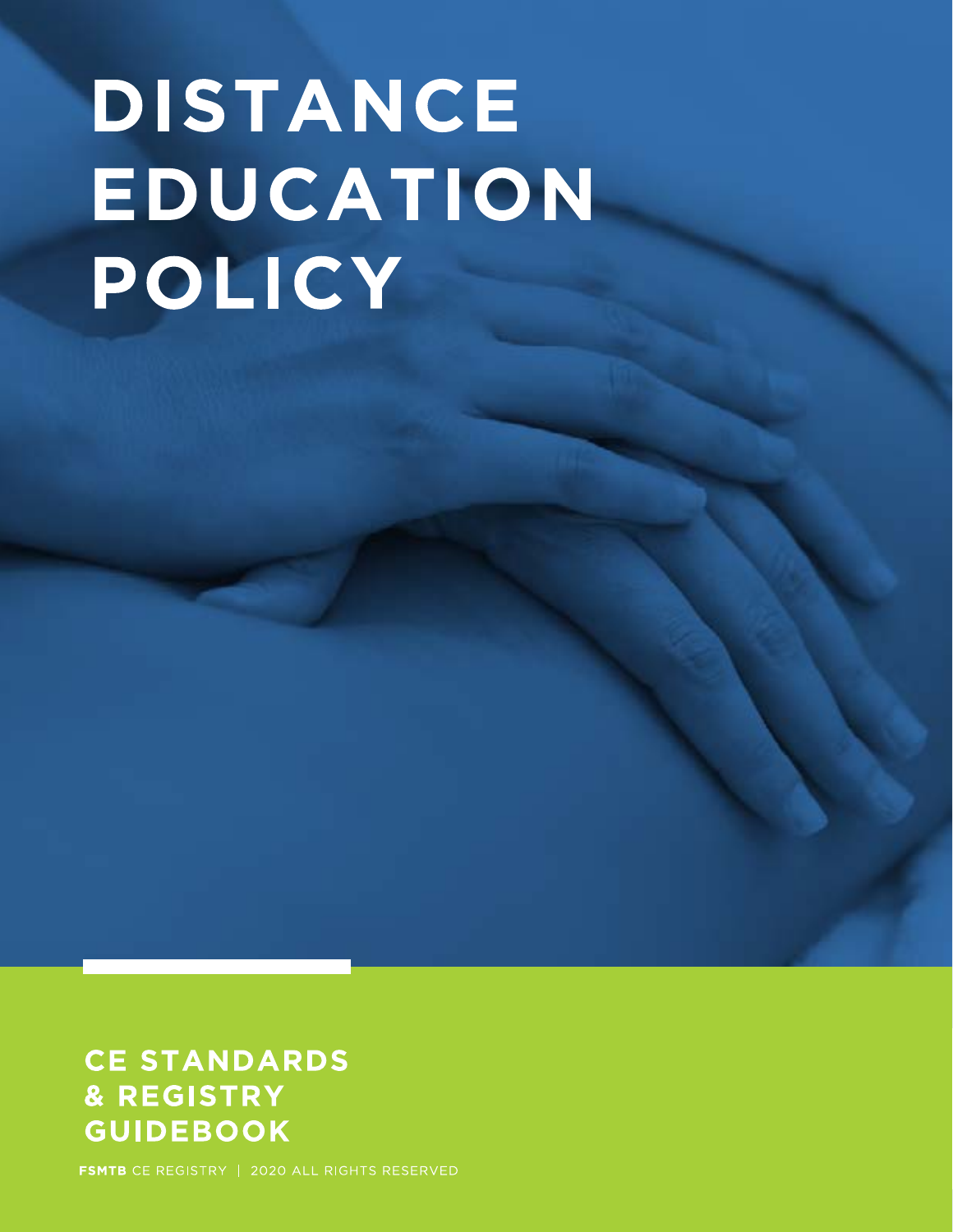## <span id="page-28-0"></span>**DISTANCE EDUCATION POLICY**

## **1.0 COURSE CONTENT REQUIREMENTS**

*The provider shall ensure that:*  **1.1** distance education course content is equivalent to the content of a face-to-face version of the course.

**1.2** distance education is limited to theory, unless the provider utilizes a paid proctor for evaluation and feedback on the performance of a technique or modality.

**1.3** online technique or modality courses are not taken for credit as "hands-on" or "in person," even though a practical assessment is given.

**1.4** other requirements that are set out in the "Rationale and Guidelines" section of this Guidebook are followed.

**1.5** U.S. copyright laws are followed.

## **2.0 PROCTORS**

**2.1** Proctored exams count toward the credit hours of the course.

**2.2** It is the responsibility of the provider to establish standards for the qualifications of the proctor and to verify that each proctor meets the standards as an approved proctor.

**2.3** Evidence of how the proctor standards were set and met are provided to the FSMTB upon request.

## **3.0 DETERMINATION OF CREDIT HOURS**

The provider will be prepared to submit documentation of the method used to determine credit hours awarded for the course when asked to do so by FSMTB. Some acceptable methods of determining credit hours are:

**3.1** Conducting a pilot study to determine an average of the time it takes to complete the course and assessments.

**3.2** If materials are entirely written, 12,000 words equal one continuing education hour (200 words per minute).

**3.3** Audio and visual instruction will be credited for the actual run time of the material.

**3.4** Participation in forum and discussion boards may be awarded credit based upon pilot study times or 200 words per minute.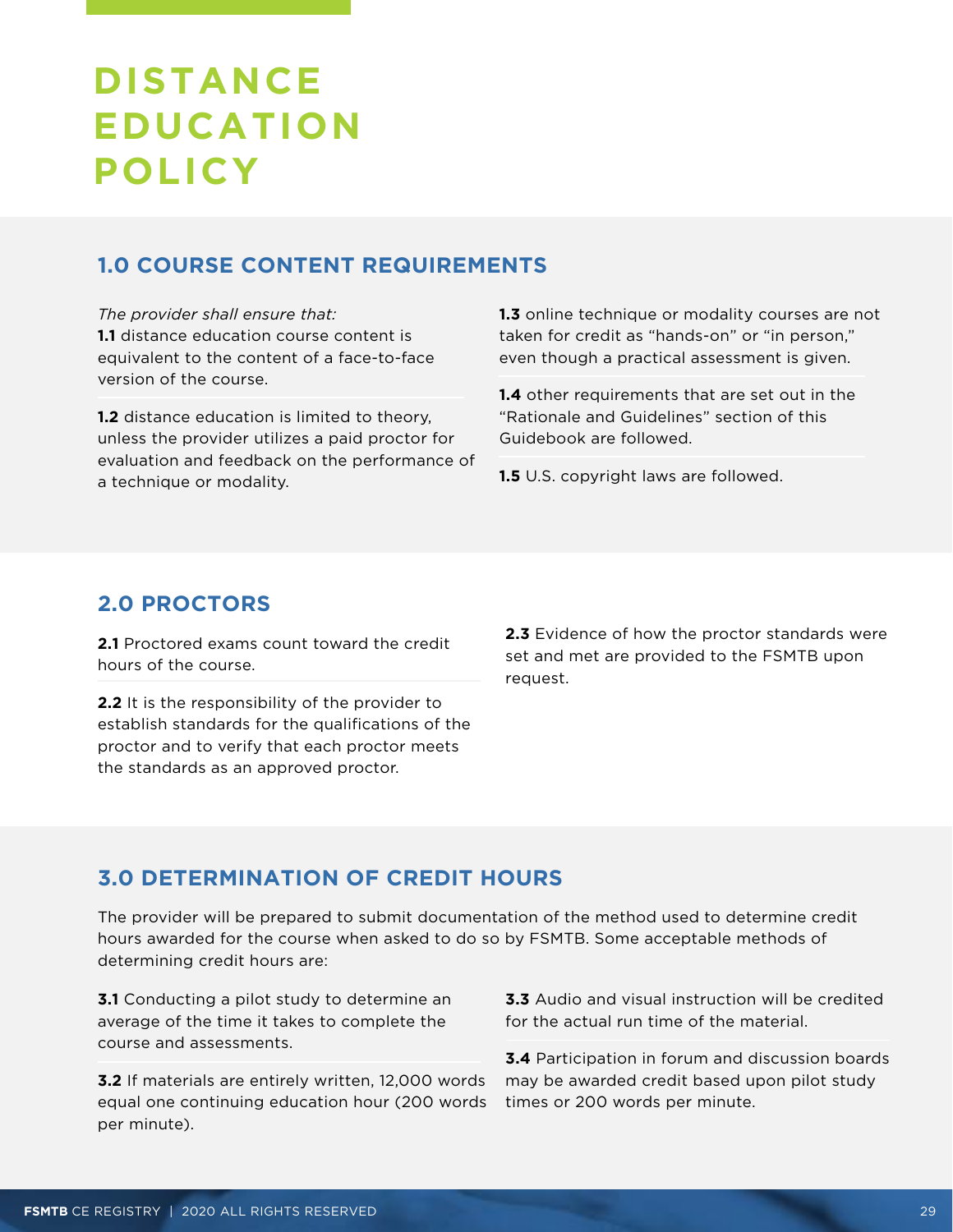## **4.0 ASSESSMENTS**

*The provider shall ensure that:* **4.1** assessments are included within the course and in the credit hours awarded.

**4.2** evidence of assessment tools used for each distance education course are provided to the FSMTB upon request.

**4.3** per hour, the course includes at least one of the following:

*4.3.1* a journaling or essay opportunity

*4.3.2* tests or quizzes with at least 5 questions per hour using 3 different question formats.

*Formats may include:*

- (a) multiple choice with a minimum of 4 possible choices,
- (b) true/false,
- (c) fill-in-the-blank,
- (d) short answer,
- (e) matching,
- (f) drag and drop, or
- (g) another test question genre.

**4.4** technique or modality courses use a proctored check-off of skills.

**4.5** if a course is synchronous, discussion boards, chat rooms and other activities are used as evidence of participation.



## **5.0 SECURITY**

**5.1** The provider must describe how the program ensures student identity and academic integrity in completing coursework, including secure logins, timed examinations or other practices.

## **6.0 TECHNOLOGY REQUIREMENTS**

*The provider shall:* 

**6.1** maintain control over the curriculum within the distance education courses.

**6.2** describe the methods and resources used for distance education, such as documents, learning management systems, video, synchronous and asynchronous systems.

**6.3** describe the security used to maintain faculty and student privacy in distance education.

**6.4** provide students with contact information for technical support, such as email, phone or other elements. Resolution of technical support issues must take place in a timely manner.

**6.5** describe the turnaround time for resolution of technical support issues.

**6.6** provide students detailed information regarding technology requirements, such as hardware, software and internet connection that students must have to participate in the course.

**6.7** describe expectations for online interaction, student participation and responses.

**6.8** ensure that the content used for the course and documentation of student work and interaction between faculty and students is preserved in a daily back-up system.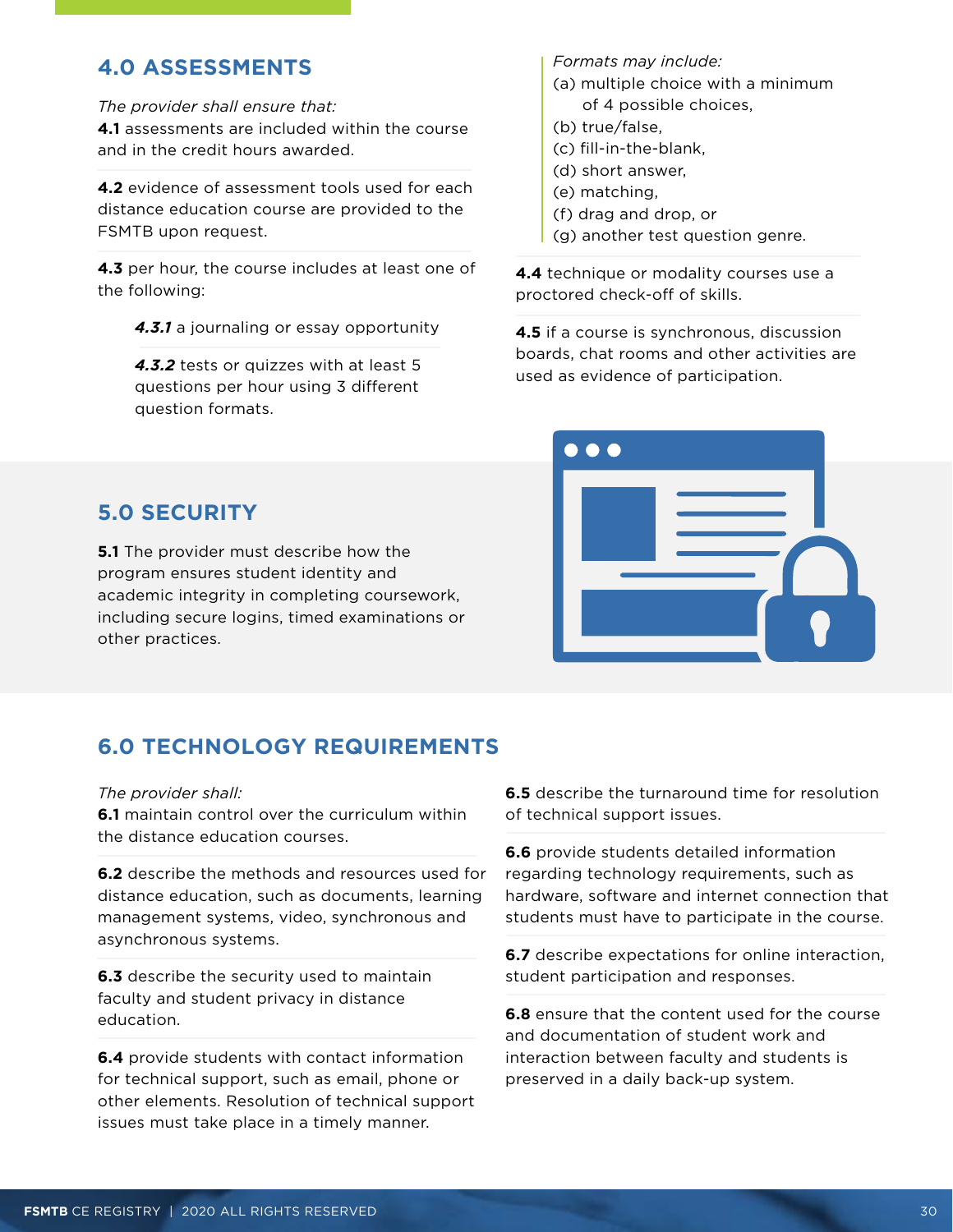## **7.0 ACCESSIBILITY**

*Additional information to guide ADA compliant access to course content and resources can be found at: https://section508.gov/best-practices* 

#### *The provider shall:*

**7.1** provide access to course resources in accordance with the Americans with Disabilities Act.

**7.2** ensure that video files are captioned and written transcripts are available for audio files.

**7.3** ensure there are no flashing elements (graphics or text) that may cause seizures (content should not flash more than 3 times in any 1 second period).

**7.4** use readable fonts, such as Arial, Calibri, Verdana, or Times New Roman.

**7.5** ensure that ALT text or some other means of description is included for all images related to evaluated materials. ALT text is the alternative text for images that get read by screen readers. This description should be succinct, accurately represent the image and/or convey the purpose of the image.

**7.6** provide an audio description of visual materials in videos.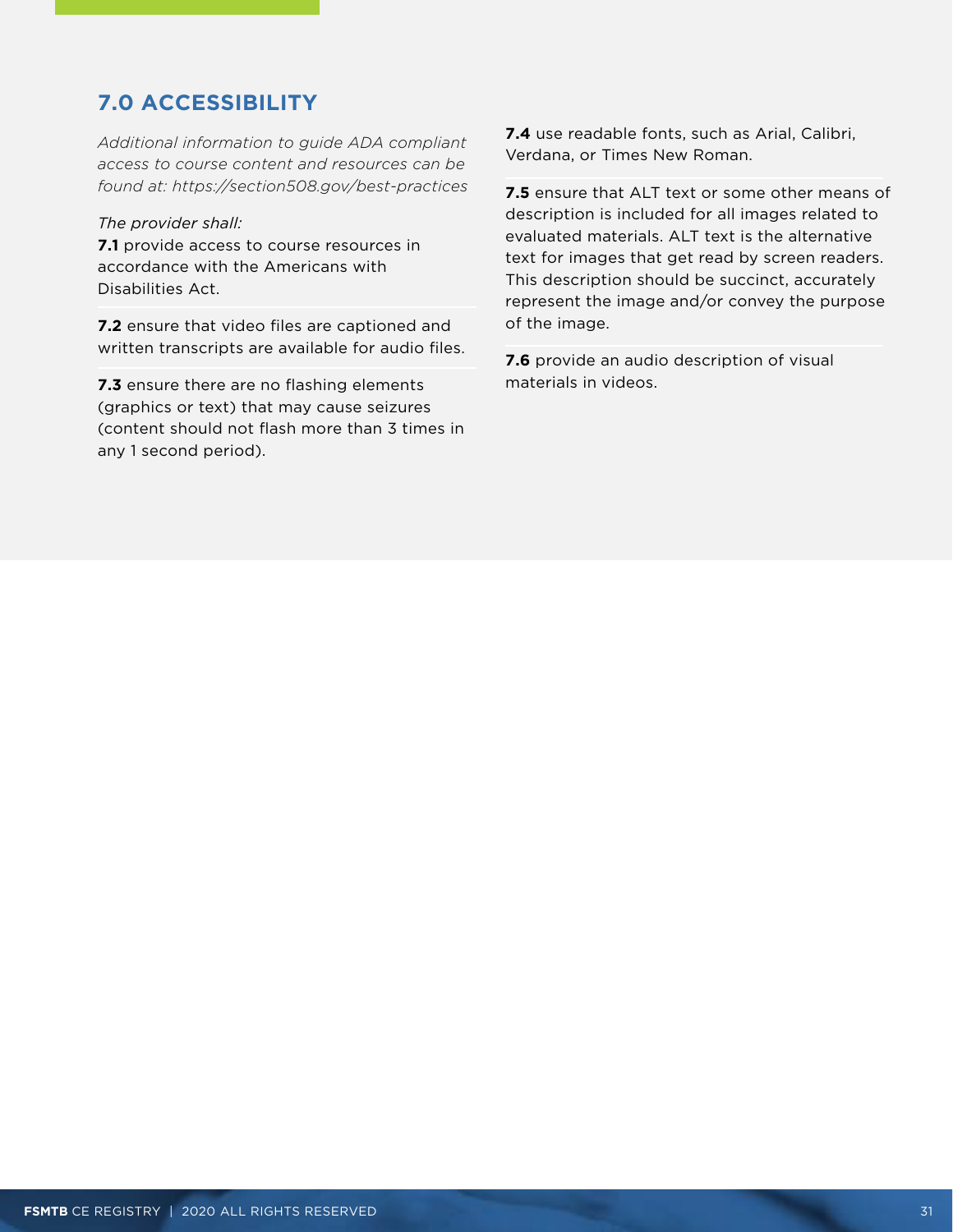# **TERMS AND** CONDITIONS

## **CE STANDARDS** & REGISTRY **GUIDEBOOK**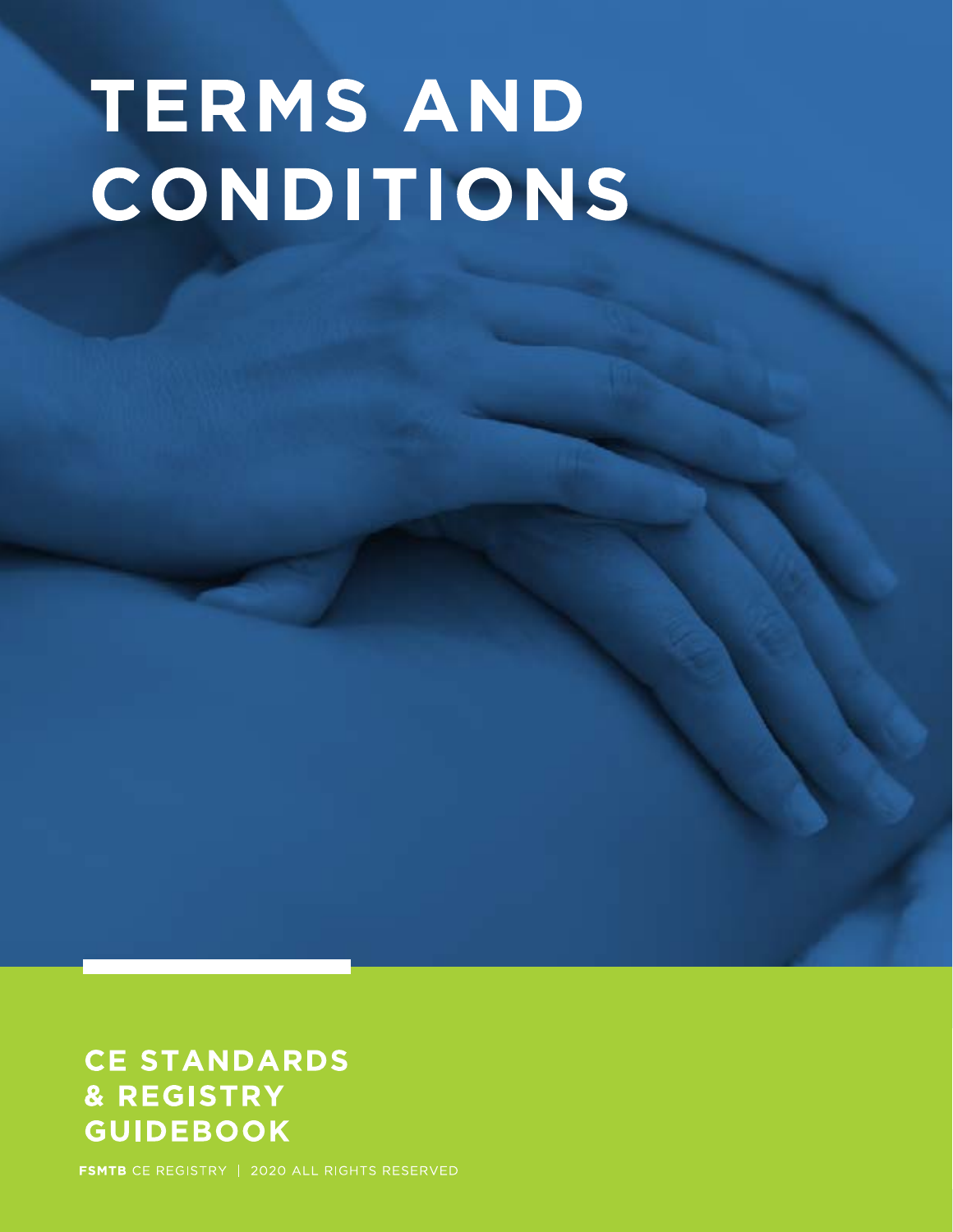## <span id="page-32-0"></span>**TERMS AND CONDITIONS**

This Agreement is entered into by the Federation of State Massage Therapy Boards (FSMTB), as the accepting Organization, and the Provider. The Provider and FSMTB mutually agree and acknowledge that in consideration for FSMTB's agreement to allow Provider's participation in the CE Registry, the Provider agrees to abide by and comply with the terms and conditions set forth in the CE Standards and Registry Guidebook, the terms and conditions of this Agreement, and other applicable FSMTB policies and procedures.

## **UNDERSTANDING REQUIREMENTS AND STANDARDS**

The Provider attests that they have read, understand and agree to comply with the requirements and standards for continuing education courses accepted by FSMTB as set forth in the FSMTB CE Standards and Registry Guidebook, posted on the FSMTB website (www.fsmtb.org) and as otherwise specified in this Agreement.

## **REGISTRATION PERIOD**

Provider registration is valid for one (1) year from the date of registration and may be renewed each year upon receipt of the renewal fee and confirmation of good standing by the CE Registry. The Provider acknowledges that the acceptance by the CE Registry covers only the courses submitted to CE Registry during the timeframe the Provider account is active. Providers are granted Provisional status upon initial registration. Upon completion of the Provisional status requirements as set forth in the CE Standards and Registry Guidebook, the Provider will be considered a FSMTB Registered Continuing Education Provider.

## **USE OF FSMTB CE REGISTRY LOGO AND NAME**

The CE Registry name and logo are owned and trademarked by the FSMTB. A Provider is authorized to advertise or display its FSMTB Registered CE Provider status only with permission of the CE Registry and after the provisional registration period has been successfully completed and the Provider is otherwise in good standing. Once a CE Registry Provider is authorized to advertise their CE Registry approved Provider status, if they choose to promote its CE Registry approval status, they must utilize the language set forth in the CE Standards and Registry Guidebook.

Falsely advertising or otherwise misrepresenting that a person or an organization is a FSMTB Registered CE Provider or that its continuing education courses are accepted into the CE Registry is a violation of CE Registry policies and FSMTB's trademarks and intellectual property rights and may result in the FSMTB taking legal action.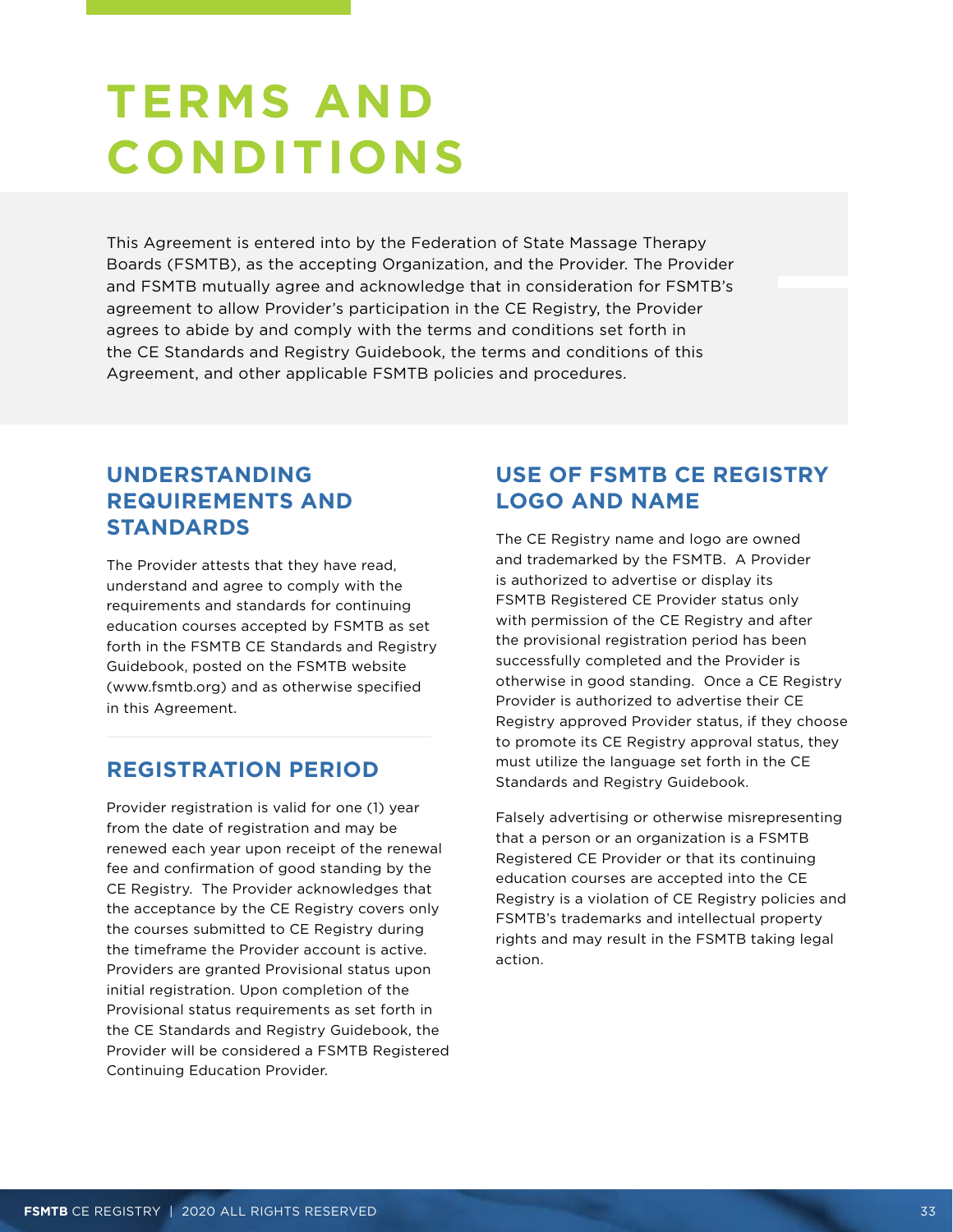### **INDEMNIFICATION CLAUSE**

The Provider shall indemnify and hold harmless the FSMTB and its directors, officers, employees, agents, members, affiliates, subcontractors and learners from and against all allegations, claims, actions, suits, demands, damages, liabilities, obligations, losses, settlements, judgments, costs and expenses (including attorneys' fees and costs) of any kind whatsoever, which arise out of, relate to or result from any act or omission of the Provider, including without limitation any actual or alleged infringement or misappropriation of any United States copyright, trade secret, patent, trademark, or other proprietary right related to any materials provided or submitted by the Provider to the CE Registry.

### **RIGHT OF REFUSAL**

The FSMTB and CE Registry reserves the right to refuse, accept or renew a registered Provider account, and/or accepted course status, and/or accepted session for any reason as determined by the FSMTB and CE Registry in its sole discretion.

## **CONTINUED RESPONSIBILITY/ PENALTY FOR NON-COMPLIANCE**

The Provider understands and acknowledges that failure to comply with the terms of this Agreement or any terms and conditions contained in the CE Standards and Registry Guidebook may constitute a basis for corrective action, remediation, and/or fine(s) to the Provider which may include the denial, suspension or revocation of registered course/ session(s) and/or registered Provider status.

## **MEANING OF ACCEPTANCE**

Clicking "ACCEPT" signifies I am the Provider or authorized representative of the Provider, that the Provider acknowledges and agrees to the terms in this "Terms and Conditions" document and the requirements set forth in the FSMTB CE Standards and Registry Guidebook. I understand that failure to comply with any terms and conditions contained in this Provider Agreement and/or the FSMTB CE Standards and Registry Guidebook may result in action on the public CE Registry status for Providers and/or courses, which may include the denial, suspension or revocation of registered course/session(s) and/ or registered Provider status.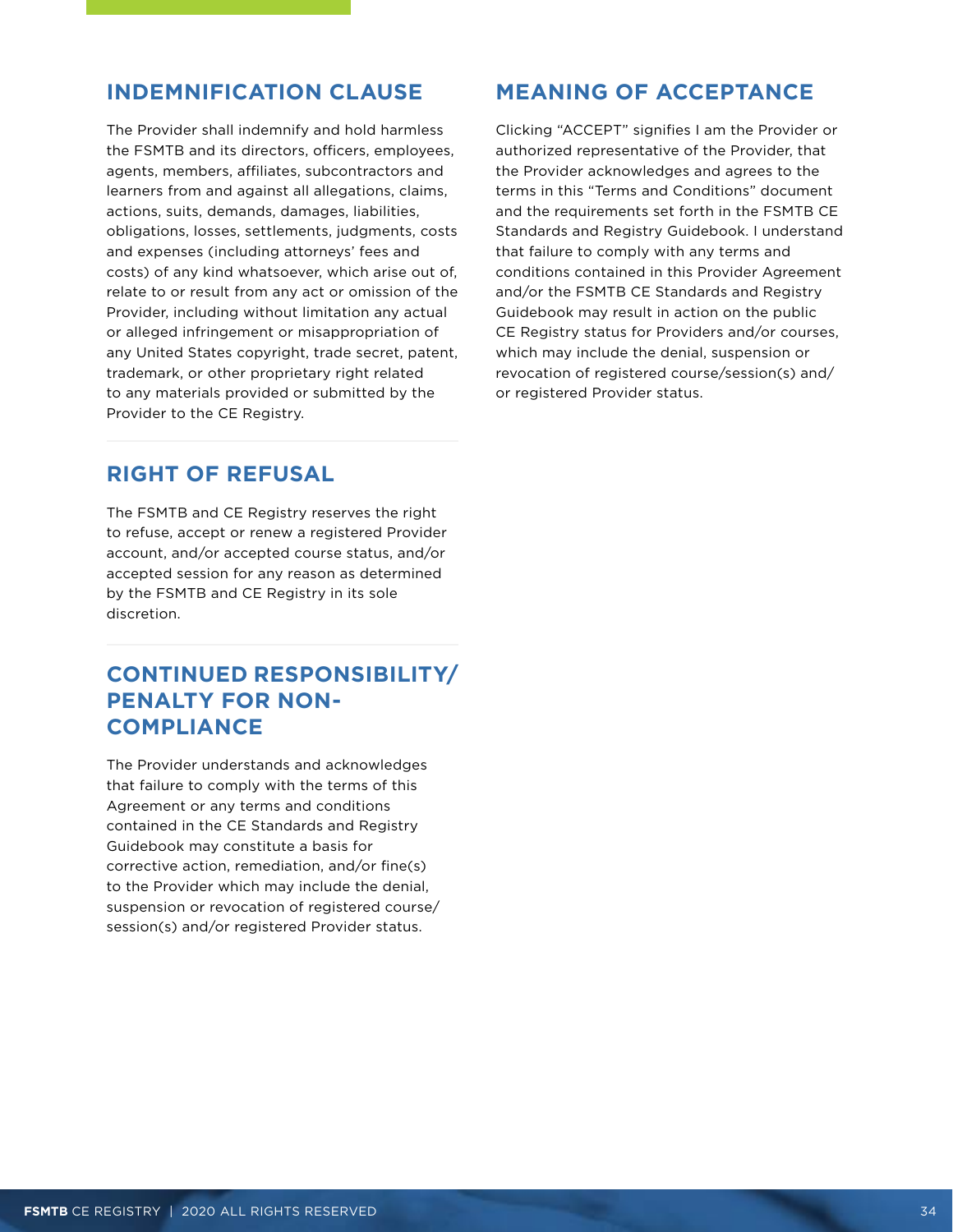# GLOSSARY

## **CE STANDARDS** & REGISTRY **GUIDEBOOK**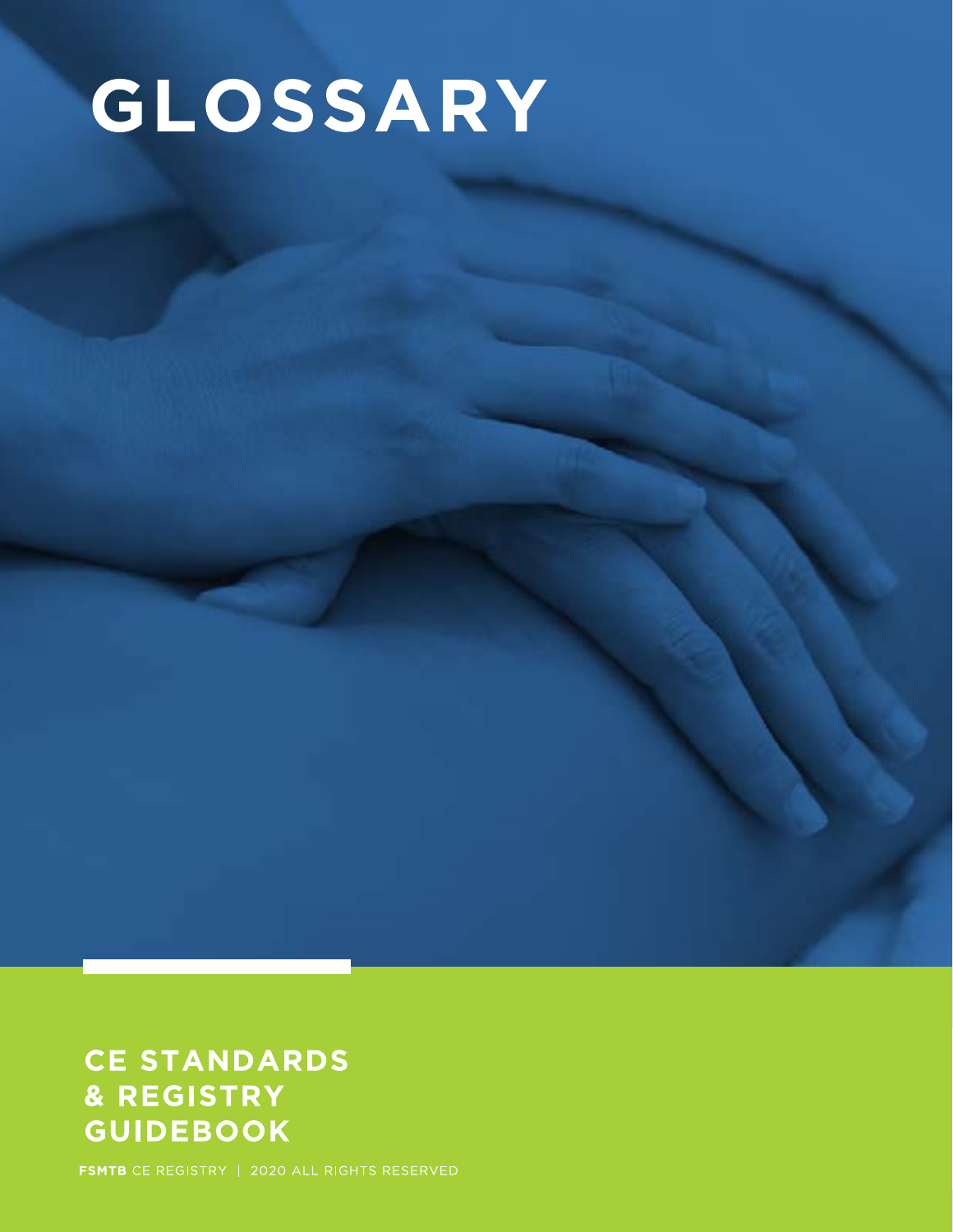## <span id="page-35-0"></span>**GLOSSARY**

**Activate** – The ability, by way of the Registry Account Owner or other administrative users, to activate other users of the provider account.

**Active** – A course that has been submitted and accepted, where sessions may be associated with it.

**Corrective Action** – Required actions to correct deficits in a program prior to review by the Licensure Renewal Committee or other authority.

**Course** – A single class or a series of classes about a particular topic, skill and/or technique or series of techniques, in a school or program.

**Admin** – An individual user that can make all changes, get payment/renewal information, and create/edit and delete other users, except Owner.

**Audit** – Investigation of a complaint filed by a student, instructor, provider or agency.

**Competence** – The ability to apply knowledge, skills and behaviors required to function effectively, safely, ethically and legally within the context of the individual's role and environment.

**Competency** – An ability or skill.

**Continuing Education** – Education and training that maintains, improves, or enhances Massage Therapy practice.

**Clock Hour** – A full sixty (60) minute period, with at least fifty (50) minutes of instruction or learning activities.

**Courses and Rosters Only** – Type of user, created by an Admin, who can only edit course and roster information in the system.

**Courses Only** – Type of user, created by an Admin, who can only edit course information in the system.

**Criteria** – Indicators or measurements that are used to determine the level of adherence to the standards.

**Denied** – A submitted course that was reviewed to determine if it fits into an existing content category and was denied acceptance in the CE Registry.

**Deactivate** – The ability, by way of the admin owner or other admin, to deactivate other users of the provider account. This allows provider admins to restrict the use of the account by other designated users.

**Diversity** – Cultural, individual and role differences, including those based on age, gender identity, race, ethnicity, culture, national origin, religion, sexual orientation, disability, and socioeconomic status.

**Draft Course** – Course information that has been entered but not submitted to be reviewed.

**Fee** – The cost of the registration or course review.

**Hands-On Application** – An inperson learning method involving active participation in the application of manual techniques.

**Hands-On Instruction** – Must be provided in the presence of an instructor under the purview of a provider registered and in good standing with the FSMTB, and must include hands-on participation by the licensee.

**In Good Standing** – Regarded as having complied with all obligations, while not being subject to any form of sanction, suspension or disciplinary action.

**Inactive Course - A previously** active course that has been inactivated. Inactive courses will not appear in the CE Registry course search on the website.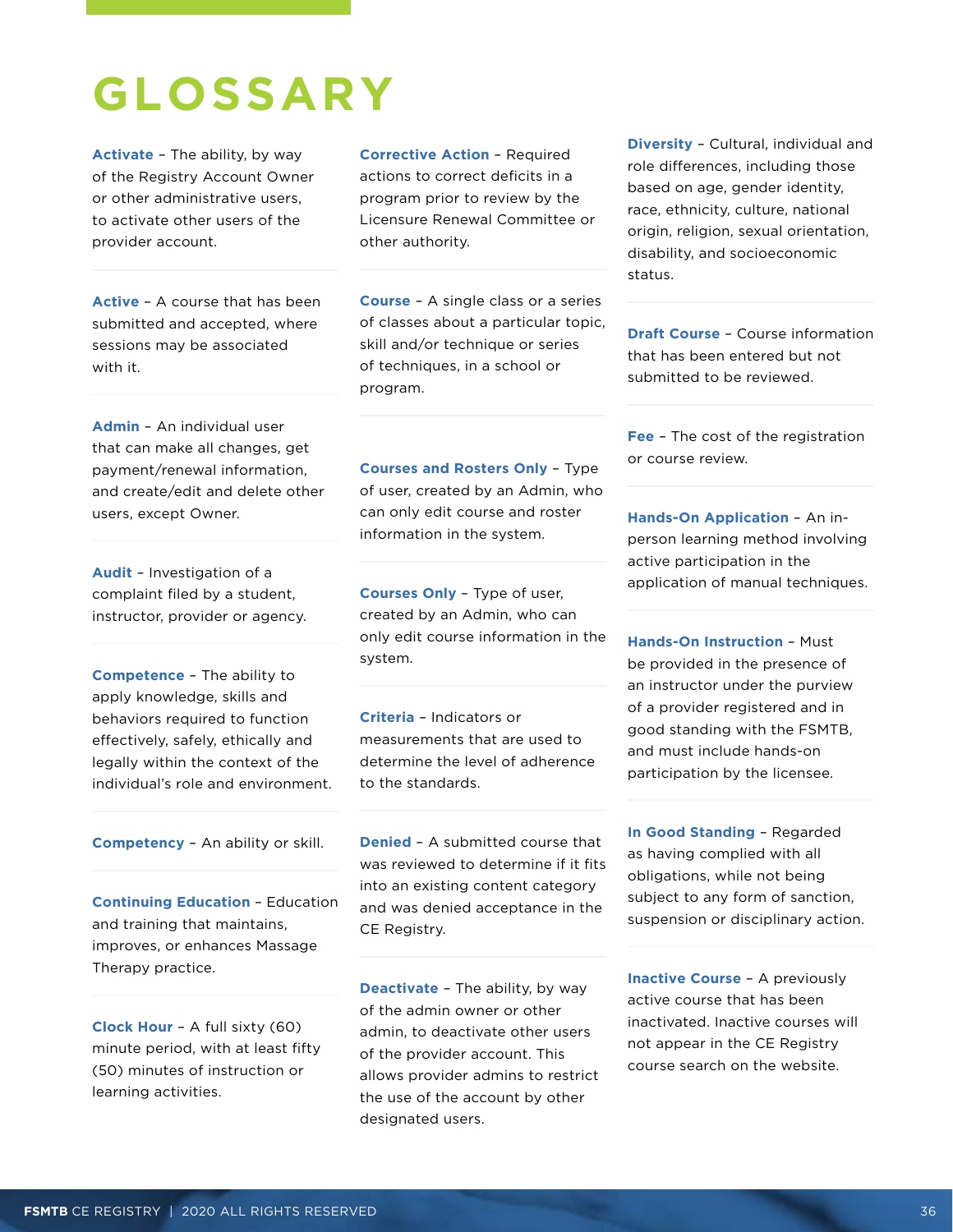**Inclusivity** – The status of being open to everyone; not limited to certain people. Available without unlawful discrimination to everyone having the educational or experiential qualification to participate.

**Instructor** – A person who has achieved a particular skill or expertise and teaches this particular subject or skill to others: someone who instructs people.

**Instructor Assistant** – A person qualified and acting to assist with instruction but doing so under the direct supervision and authority of approved instructor.

**Learning Domain** – A defined area or category of learning (cognitive, psychomotor, affective, and interpersonal).

**Live – On Site** – Instruction in a classroom environment where the instructor and learners are together at the same time and in the same physical location.

**LRC** – License Renewal Committee.

**Maintained** – Kept in a manner to be available, readable and accessible, includes converting electronic records to be able to access from modern electronic equipment and protecting data from loss.

**Massage Therapist** - An expert who uses massage, bodywork or somatic practices to promote, maintain or restore health and wellness.

**Massage Therapy** – The manual application of a system of structured touch to the soft tissues of the human body (see Massage Therapy Model Practice Act, pages 10-11 for full definition).

**On Demand** – A course that students can complete on their own schedule, at their own pace. On Demand course types include eLearning, recorded webinars, audio conferencing, home study, text- and video-based courses.

**Pending Course** – A course with a category of "other," which is being reviewed to determine if it is acceptable for publication.

**Professional** – A person engaged or qualified in a profession that requires special education, training or skill and having a fiduciary responsibility to those served.

**Provider** – An organization or individual that offers continuing education to professional massage therapists for license renewal.

**Provisional** – Indicates providers who have not yet received 50 favorable reviews from students.

**Published Course** – A course that has been accepted and published in the CE Registry course search on the FSMTB website.

**Reasonable Time Frame** – A time period, beginning with the receipt of the learner's request, prior to the activity that gives the sponsor realistic and appropriate notice to arrange for the requested accommodations.

**Registration** – Creating an account in the CE portal system.

**Registry Account Owner**– An individual user who can make all changes, get payment/renewal information, and create/edit and delete all other users.

**Renewal** – Continuing the account activation beyond the initial registration timeframe.

**Restricted** – A provider, course or session that has been restricted due to an unresolved audit or investigation. A provider account will have temporarily restricted access, a restricted course or session cannot be edited.

**Revocation** – A provider account that has been inactivated permanently.

**Rosters Only** – Type of user, created by an admin that can only upload roster information in the system.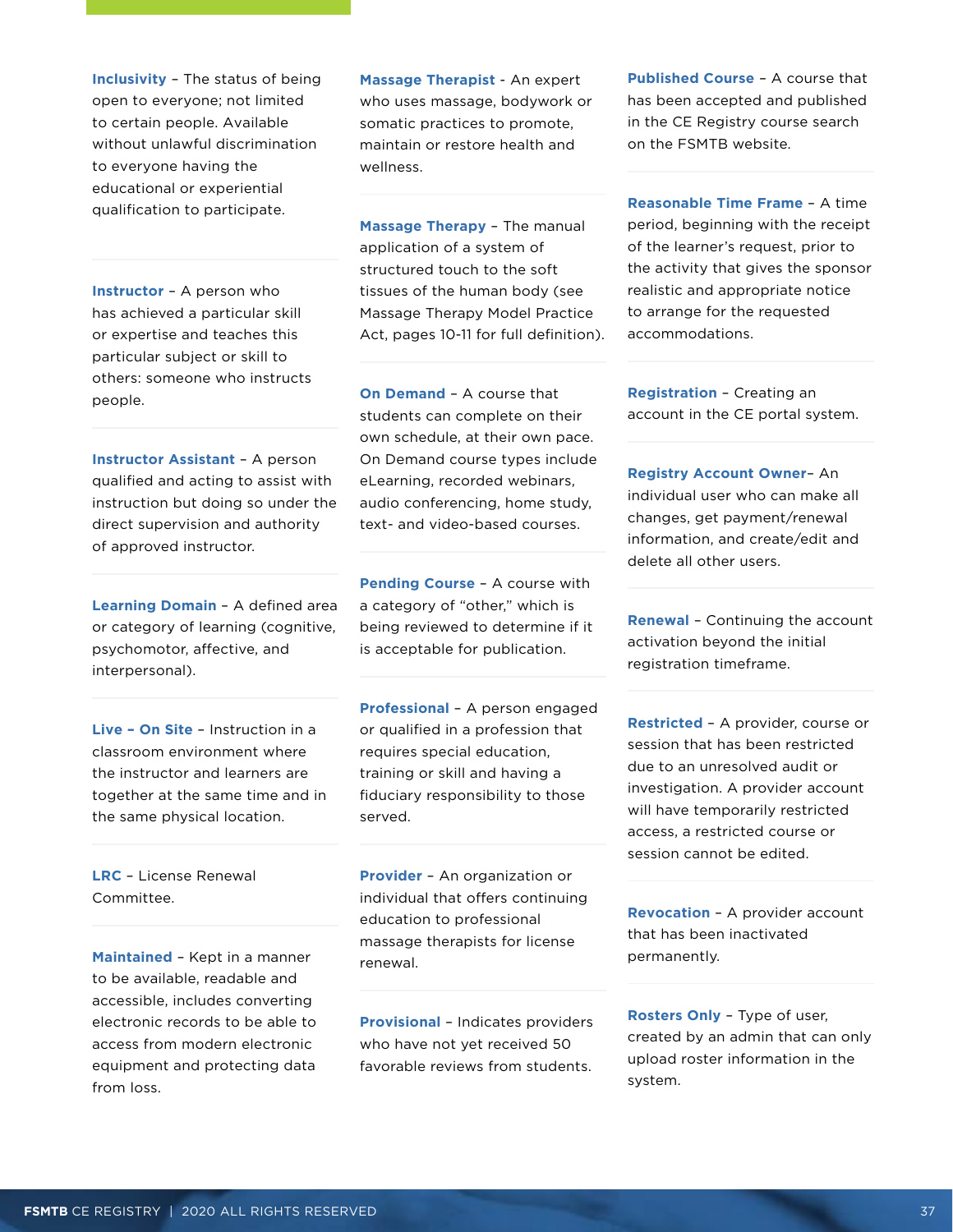**Security** – Measures taken to guard against data loss, sabotage, crime, cheating or cyberattack, including theft of intellectual property or personal information.

**Session** – A scheduled or ondemand instance of a single course. Sessions may be scheduled over days or even weeks.

**Standards** – Agreed upon principles for developing and evaluating continuing education.

**Submitted Course** – Data about a prospective course that has been sent to the LRC for approval.

#### **Supervisory Resources**

**Supervisor:** One that supervises, especially an administrative officer in charge of a business, government, school unit or operation.

**Resources:** A supply of something that someone has and can use when it is needed.

**Textbook** – A book, whether printed or digital, about Massage Therapy, related sciences or professional development that is used as a fundamental part of an approved educational activity.

**Timely** – Done or occurring within an amount of time that is appropriate for the level of work required to respond and performed without unnecessary delay.

**Topics Accepted** – MBLEx content outline; Entry Level Massage Education Blueprint; Massage Therapy as defined in the Model Practice Act. See Course Category Policy.

**Under Review** – A provider, course or session where the Account Owner is in the process of taking corrective action in order to comply with FSMTB CE Standards.

**University** – An institution of higher learning that provides facilities for teaching and research and is authorized to grant academic degrees; specifically, one made up of an undergraduate division that confers bachelor's degrees and a graduate division that comprises a graduate school and professional schools, each of which may confer master's degrees and doctorates.

**Webinar (Live)** – A seminar or workshop in which the instructor and participants view the same screen at the same time. The webinar usually has an audio component that the instructor controls and functionality that allows participants to chat by entering text, answering polls, raising their hands and asking questions.

**Webinar (Recorded)** – A webinar in which the student cannot ask questions of the instructor in real time, but can communicate and ask question of the instructor via text, email, phone outside of the course delivery timeframe.